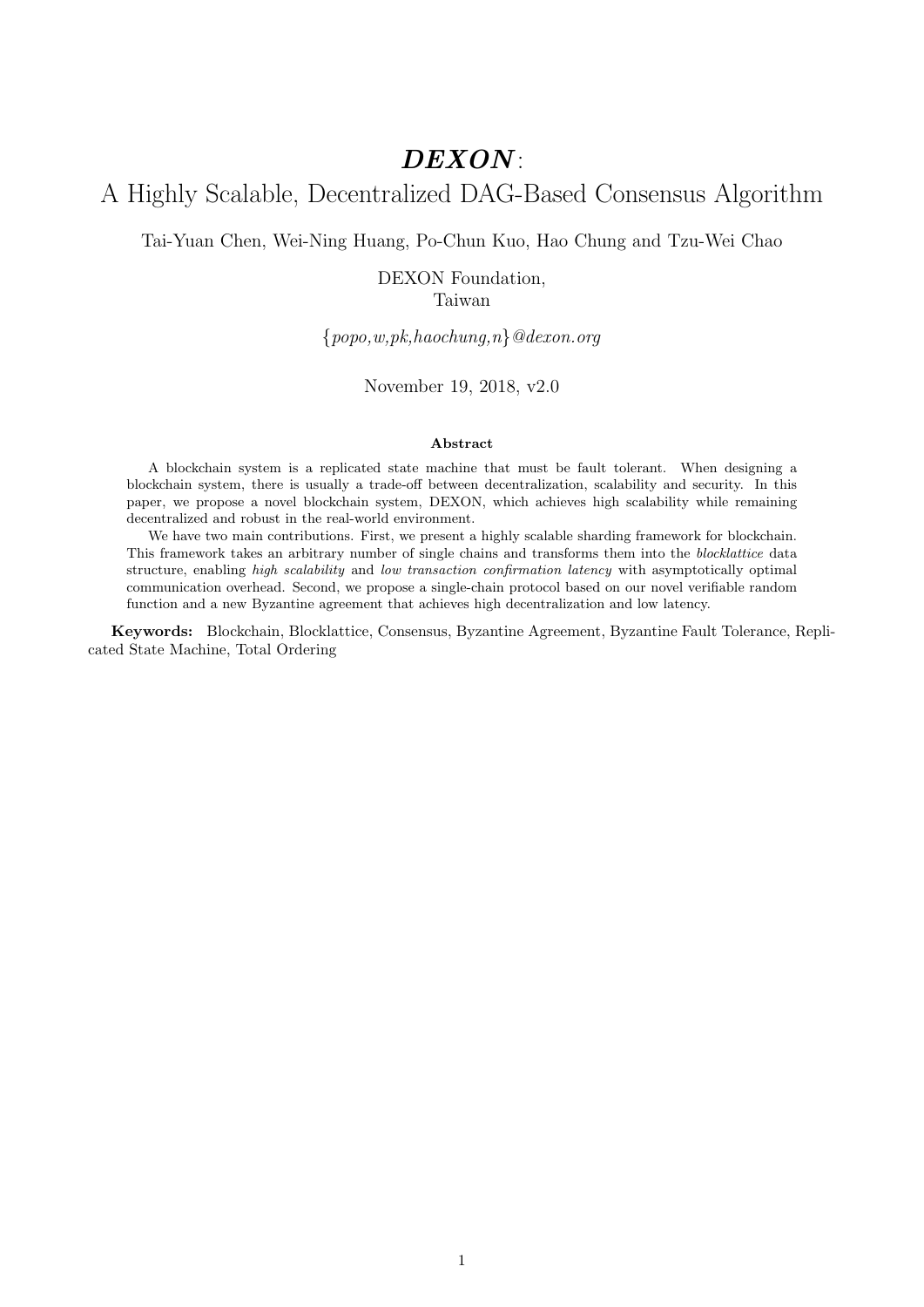# Contents

| $\mathbf{1}$   | Introduction                                      | 3              |  |  |  |
|----------------|---------------------------------------------------|----------------|--|--|--|
|                | 1.1                                               | 3              |  |  |  |
|                | 1.2                                               | $\overline{4}$ |  |  |  |
| $\mathbf 2$    | <b>Preliminaries and Model</b><br>$5\overline{a}$ |                |  |  |  |
|                | 2.1                                               | $\overline{5}$ |  |  |  |
|                | 2.2                                               | -6             |  |  |  |
| $\bf{3}$       | <b>Single Chain</b>                               | 6              |  |  |  |
|                | 3.1                                               | 6              |  |  |  |
|                | 3.2                                               | $\overline{7}$ |  |  |  |
|                | 3.2.1                                             | 8              |  |  |  |
|                | 3.2.2                                             | -9             |  |  |  |
|                | 3.2.3                                             | <sup>10</sup>  |  |  |  |
|                | 3.3                                               | 10             |  |  |  |
| $\overline{4}$ | <b>Blocklattice</b>                               | 12             |  |  |  |
|                | 4.1                                               | <sup>12</sup>  |  |  |  |
|                | 4.2                                               |                |  |  |  |
|                | 421                                               |                |  |  |  |
|                | 4.2.2                                             | -16            |  |  |  |
|                | 4.3                                               |                |  |  |  |
|                | 4.4                                               | -17            |  |  |  |
|                | 4.5                                               |                |  |  |  |
|                |                                                   |                |  |  |  |
| 5              | <b>Extension of DEXON</b>                         | 19             |  |  |  |
|                | 5.1                                               | -19            |  |  |  |
|                | 5.2                                               |                |  |  |  |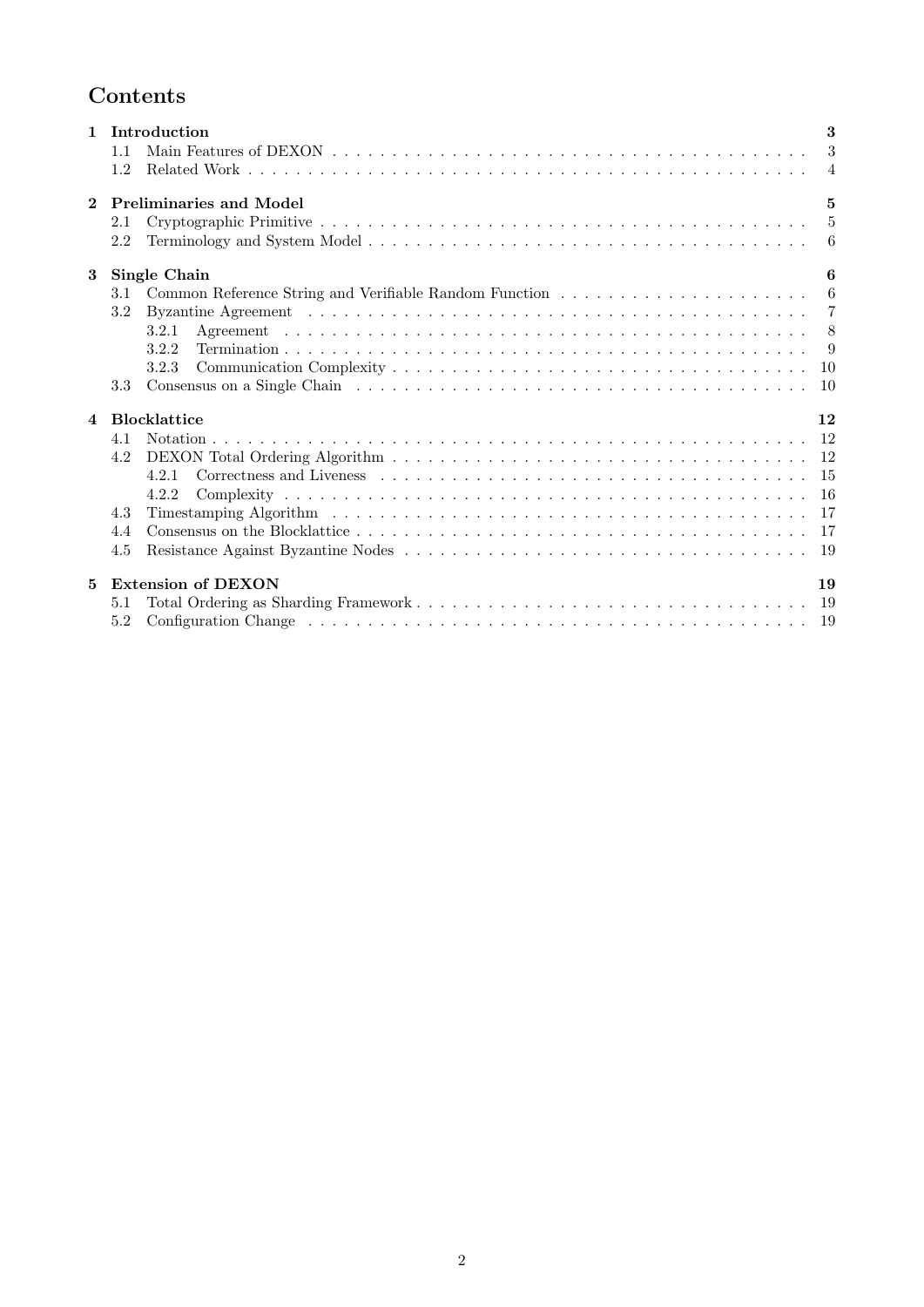## <span id="page-2-0"></span>1 Introduction

Blockchain systems are being challenged to demonstrate rigorous robustness and high performance in real-world situations. Many applications demand low transaction confirmation latency and high transaction throughput. However, most blockchain systems do not satisfy these criteria. For example, the confirmation latency of Ethereum is about 5 to 10 minutes and the throughput is limited to about 30 transactions per second. By contrast, some blockchain systems achieve high performance but sacrifice the robustness of the systems. For example, EOS is operated with only 21 supernodes, and is vulnerable to DDoS attacks.

We propose a novel blockchain framework, DEXON, which achieves high performance and remains robust on the real-world Internet. To this end, we design a data structure, called blocklattice, which allows numerous single chains to grow concurrently. Then, we propose a novel method to integrate these single chains into a globally-ordered chain without additional communication.

The blocklattice structure is a directed acyclic graph (DAG) that consists of many single chains. The blocks in the different chains acknowledge (ack) each other and collectively form this DAG structure. We use the total ordering algorithm to achieve consensus on the blocklattice so that all users are guaranteed to have the same view of the ordering of all the blocks. Because the single chains can grow concurrently, the throughput of DEXON can be easily scaled up.

We also propose our single-chain protocol, which is based on Algorand [\[GHM](#page-19-0)+17] but with some minor improvements. The Algorand consensus protocol is a breakthrough that allows millions of nodes to join the protocol; each node has fair opportunity to propose and validate blocks. For this protocol, we present a new verifiable random function and Byzantine agreement achieving low confirmation time even for a large population of nodes. We emphasize that our blocklattice structure with its total ordering algorithm is a generic framework that applies to any kind of single-chain protocol. Thus, if the throughput of the underlying single-chain protocol increases by a factor of 2, the total throughput of the whole system also increases by a factor of 2.

## <span id="page-2-1"></span>1.1 Main Features of DEXON

DEXON has the following advantages:

## High Scalability

Most blockchain solutions are not able to scale their throughput even with increased resources. Our blockchain system can adjust the number of chains dynamically while preserving the same latency. The throughput of our system is only bound by the available network bandwidth and computational power. In addition, the scaling methodology of the DEXON consensus is generic. That is, the blocklattice structure with its total ordering algorithm can be applied to any kind of single-chain consensus protocol.

#### Low Latency

Latency is the amount of time from block proposal to confirmation. Therefore, latency is one of the paramount properties for any blockchain. We propose a fast Byzantine agreement that is expected to terminate in  $6\lambda$  time, where  $\lambda$  is the upper bound of the network's gossip period. The DEXON consensus algorithm achieves second-level latency instead of traditional minute-level latency as exhibited by blockchains such as Ethereum or Bitcoin. A second-level latency blockchain opens a new era that provides numerous variations in service that cannot be delivered by traditional blockchains.

## High Decentralization

The DEXON consensus is based on "*proof-of-participation (PoP)*"; that is, every node has equal chance to propose a block. We adopt a *verifiable random function (VRF)* to decide who can issue a block; this serves to minimize the communication cost so that a large population can join the protocol.

#### Transaction Ordering Fairness

In traditional blockchain systems, a single proposer can determine the transaction ordering; this makes traditional blockchain systems vulnerable to front-run attacks. By contrast, in the DEXON consensus algorithm, no single block proposer can determine the consensus timestamp of a proposed block.

### Unpredictable Randomness

Randomness is often a desired functionality in various smart contracts such as decentralized applications (DApps), particularly gaming DApps. Normally, a blockchain system cannot generate unpredictable randomness on-chain, so DApp developers must rely on some trusted third party for random input, such as the service provided by Oracalize. However, the DEXON consensus generates on-chain unpredictable randomness on the fly as it achieves consensus. Once a block has been confirmed by the DEXON Byzantine agreement, a committee of nodes generates a threshold signature, which is an unpredictable value. Thus, the hash of the signature serves as the unique, unpredictable, and unbiased randomness of the block.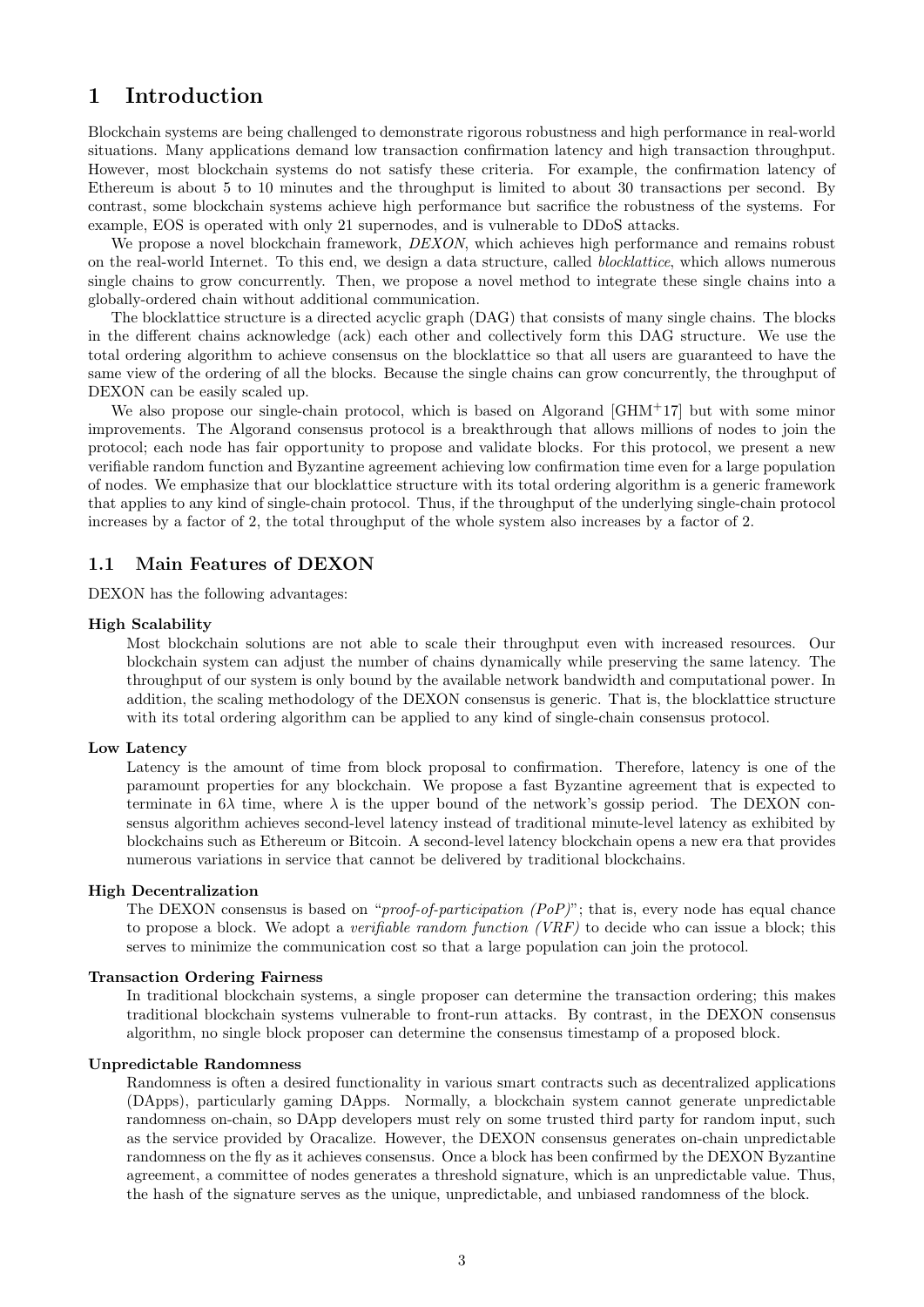## Explicit Finality

In blockchain systems based on proof-of-work, such as Bitcoin or Ethereum, transaction confirmation is probabilistic. Only after users have waited for a long sequence of block confirmations can a transaction be considered as probabilistically finalized; the system is thus vulnerable to double spending attacks. For use cases such as payment networks, an explicit finality with probability 1 is necessary. In the DEXON consensus, every transaction is confirmed to be finalized with probability 1 and is secured by DEXON's Byzantine agreement algorithm, which has been proven correct with rigorous mathematical logic.

### Low Communication Overhead

A two-phase-commit consensus algorithm has an  $\mathcal{O}(n^2)$  communication complexity in any n-node setting and is thus highly costly to scale up. The DEXON consensus adopts VRF to reduce the amount of nodes joining the protocol from n parties to  $\mathcal{O}(\log n)$ . Thus, the communication cost is reduced from  $\mathcal{O}(n^2)$ to  $\mathcal{O}(n \log n)$ . In this situation, the number of nodes can be scaled to millions while maintaining only hundreds of nodes that must communicate with each other.

## Energy Efficiency

DEXON Consensus has asymptotically optimal computation overhead, making it highly energy efficient.

## Low Transaction Fees

The transaction fees of a typical blockchain increase when the blockchain network is congested. The DEXON consensus is highly scalable and has low communication overhead, which enables it to maintain the lowest possible transaction fees in large-scale deployments.

When designing a blockchain system, a trade-off usually exists between decentralization, performance, and safety, which we call the *trilemma* problem in blockchains. For example, EOS and Hashgraph achieve high performance, but they are operated by few supernodes and are vulnerable to DDoS attack. By contrast, Algorand is decentralized and has robust safety, but its throughput is limited.

In DEXON, we balance the requirements of the trilemma. DEXON has scalable transaction throughput and low confirmation latency. However, DEXON remains highly decentralized and robust in practical deployment environments.

## <span id="page-3-0"></span>1.2 Related Work

Proof-of-Work Bitcoin [\[Nak08\]](#page-19-1) is the first blockchain protocol whose consensus delivers Nakamoto consensus: This means that the Bitcoin system solves a mathematical puzzle as a proof to generate next block, and once a block has been followed by six continuous blocks, the block is confirmed. This mechanism causes Bitcoin to have a latency of approximately one hour. Even more problematically, proof-of-work-based consensus consumes exorbitant quantities of energy.

Proof-of-Stake Numerous proof-of-stake consensus systems [\[GHM](#page-19-0)+17, [HMW,](#page-19-2) [BHM18,](#page-19-3) [DGKR18\]](#page-19-4) have been proposed in recent years. In these schemes, the nodes with adequate stakes have the right to propose their blocks. The probability that a node can propose a block is proportional to the stakes the node owns.

DAG-based consensus Phantom, SPECTRE, IOTA, Conflux, and Mechcash are DAG-based consensus systems, all of which are, at their core, variants of the Nakamoto consensus. This leads two disadvantages: first, these systems demonstrate low performance (throughput is low and latency is long); second, the finality is probabilistic, allowing some attacks (such as selfish-mining) to exist. To conclude, constructing a DAG-based consensus with the Nakamoto consensus limits performance and safety.

Algorand is a breakthrough proposed by Gilad et al.  $\left[\text{GHM}^+ \text{17}\right]$ , that reduces the communication complexity from  $\mathcal{O}(n^2)$  to  $\mathcal{O}(n \ln n)$  and thus supports large population of nodes (e.g. 500K nodes). They use a verifiable random function (VRF) to protect nodes from DDoS attack, and the VRF is also a lottery that decides which node has the right to propose a block or to vote for each round of their Byzantine agreement protocol. The consensus of Algorand is based on Byzantine agreement among samples from the whole set of nodes. Thus, the probability of the correctness of whole system is based on hypergeometric distribution. This is the reason why Algorand can only tolerate less than one third of total number of nodes to be malicious while Algorand achieves high decentralized.

Dfinity [\[HMW\]](#page-19-2) is a permissioned blockchain and is designed for large population of nodes (around 10K nodes). Dfinity contains a randomness beacon which generates new randomness by a VRF with information from new confirmed block. They use the output of a VRF to select a leader and electors for a round. By hypergeometric distribution, Dfinity only samples hundreds of nodes to notarize a block instead of using all nodes, and the correctness holds with high probability.

The consensus of Hashgraph [\[BHM18\]](#page-19-3) adopts Byzantine agreement on a graph and their round-based structure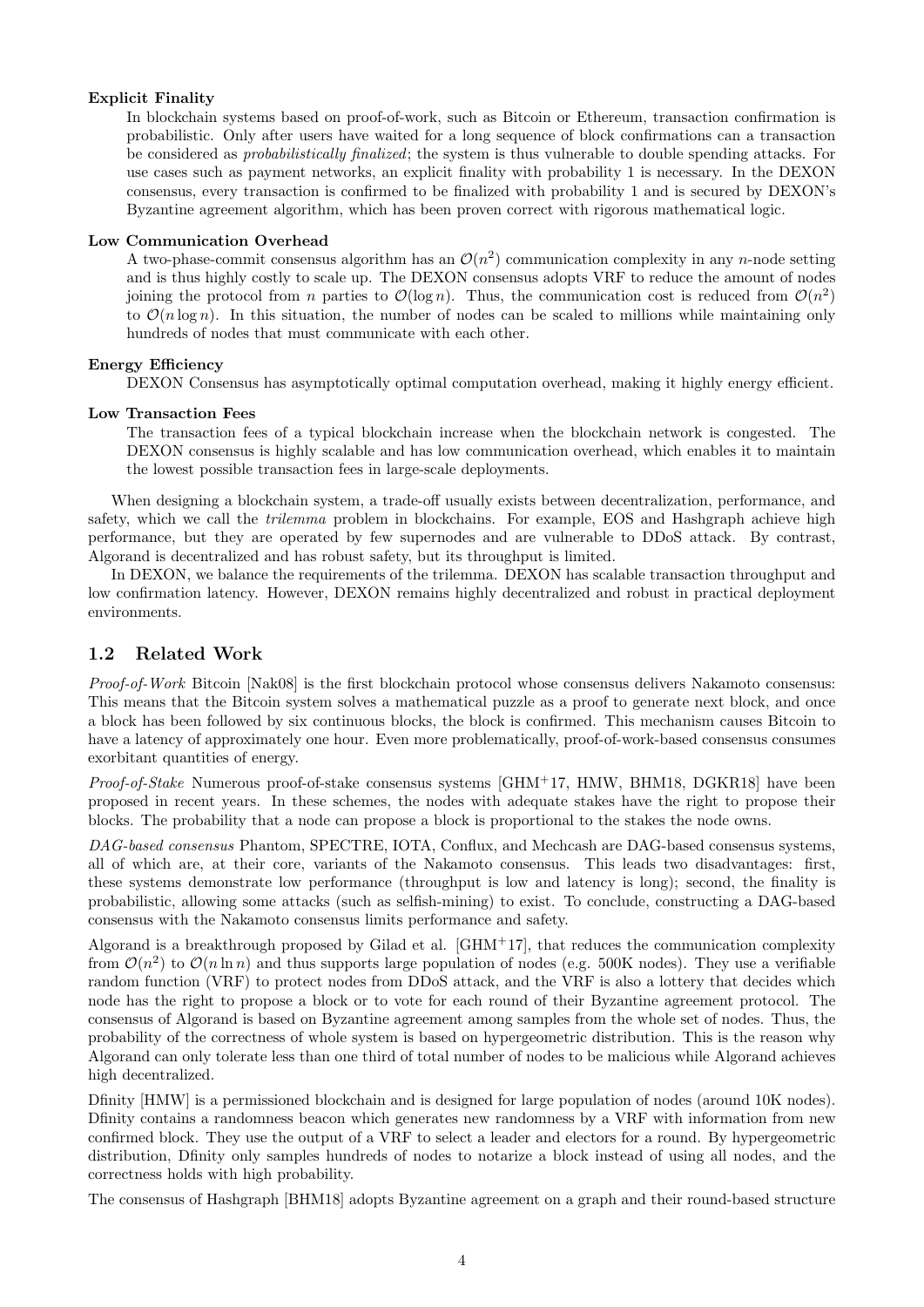costs a latency of  $\mathcal{O}(\ln n)$  for each round of Byzantine Agreement, which means its confirmation time increases with the number of nodes. This limits the decentralized level of Hashgraph.

Roadmap In Section [2,](#page-4-0) we introduce the cryptographic primitives and the system model used in this paper. In Section [3,](#page-5-1) we formally introduce our Byzantine agreement protocol and describe how to build up a single chain by our Byzantine agreement protocol. In Section [4,](#page-11-0) we introduce how DEXON reaches a consensus on a blocklattice by using its total ordering algorithm. Finally, we discuss the sharding scheme and the method to adjust system parameters in Section [5.](#page-18-1)

## <span id="page-4-0"></span>2 Preliminaries and Model

## <span id="page-4-1"></span>2.1 Cryptographic Primitive

In this section, we introduce the cryptographic primitives used in this paper, including our hash function, digital signature, threshold signature, and verifiable random function.

Hash Function and Digital Signature In this paper, we model the hash function Hash as a random oracle. That is, the hash function acts as a truly random function which can only be accessed by "querying" an oracle. We also assume that an unforgeable digital signature Sig is available. We define  $Sig_{sk}(m)$  to be the signature of the message  $m$  signed by the secret key  $sk$ .

**Threshold Signature** Let n be the number of parties. A  $(n, t)$ -threshold signature scheme allows arbitrary t parties to sign a message and any party with the public key can verify the threshold signature. A threshold signature scheme consists of five probabilistic polynomial-time algorithms:

- KeyGen( $1^{\Lambda}$ ): a distributed key generation algorithm takes as input a security parameter  $\Lambda$ , and outputs a public key  $PK$ , a set of verification keys  $\{VK_i\}_{i=1}^n$ , and the secret key  $SK_i$  for each party i.
- Share Sign( $SK_i, m$ ): a share signing algorithm takes as input a message m and a secret key  $SK_i$ . It outputs a signature share  $SSign_i(m)$ .
- Verify-ShareSign $(m, VK_i, \sigma_i)$ : a *share verification* algorithm takes as input a message m, the verification key  $VK_i$  and a signature share  $\sigma_i$  on m from the party i. It outputs 1 if  $\sigma_i$  is valid and outputs 0 otherwise.
- Combine $(m, PK, \{VK_i\}_{i \in T}, \{\sigma_i\}_{i \in T})$ : a share combining algorithm takes as input a message m, the public key PK, the set of verification key  $\{VK_i\}$  and t verified signature shares  $\{\sigma_i\}_{i\in\mathcal{I}}$  on the message m where T is a subset of  $\{1, 2, \dots, n\}$  such that  $|T| = t$ . It outputs a threshold signature  $TSign(m)$ .
- Verify-TSign $(m, PK, \Sigma)$ : a signature verification algorithm takes as input a message m, the public key PK, and a threshold signature  $\Sigma$ . It outputs 1 if  $\Sigma$  is valid and outputs 0 otherwise.

It is required that except with negligible probability, Verify-ShareSign $(m, VK_i, \text{ShareSign}(SK_i, m)) = 1$  holds for any party i. It is also required that except with negligible probability, Verify-TSign $(m, PK, \Sigma) = 1$  holds, where  $\Sigma$  is the threshold signature of t valid signature shares  $\{\sigma_i\}_{i\in\mathcal{I}}$  for any subset  $T \subset \{1, 2, \cdots, n\}$ .

For the security definition, one can refer to [\[LJY14\]](#page-19-5).

**Verifiable Random Function** Let  $(PK, SK)$  be a pair of a public key and a private key. Verifiable random function (VRF) is a kind of pseudo-random function such that only a user that has  $SK$  can compute the function whereas anyone can verify the validity of the function evaluation by PK and public information. Typically, a VRF consists of the following algorithms:

- KeyGen( $1^{\Lambda}$ ): a probabilistic polynomial time algorithm takes as input a security parameter  $\Lambda$ , and generates a public key and private key pair (PK, SK).
- VRF( $SK, x$ ): a deterministic algorithm takes as input the private key and an initial value x, and outputs verifiable random value y.
- Prove $(SK, x)$ : a deterministic algorithm takes as input the private key and an initial value x, and output the proof of correctness w.
- Verify $(x, y, w)$ : a deterministic algorithm verifies the validity of the VRF using the proof w.

For the correctness and security of VRF, we refer to [\[MRV99,](#page-19-6) [DY05\]](#page-19-7).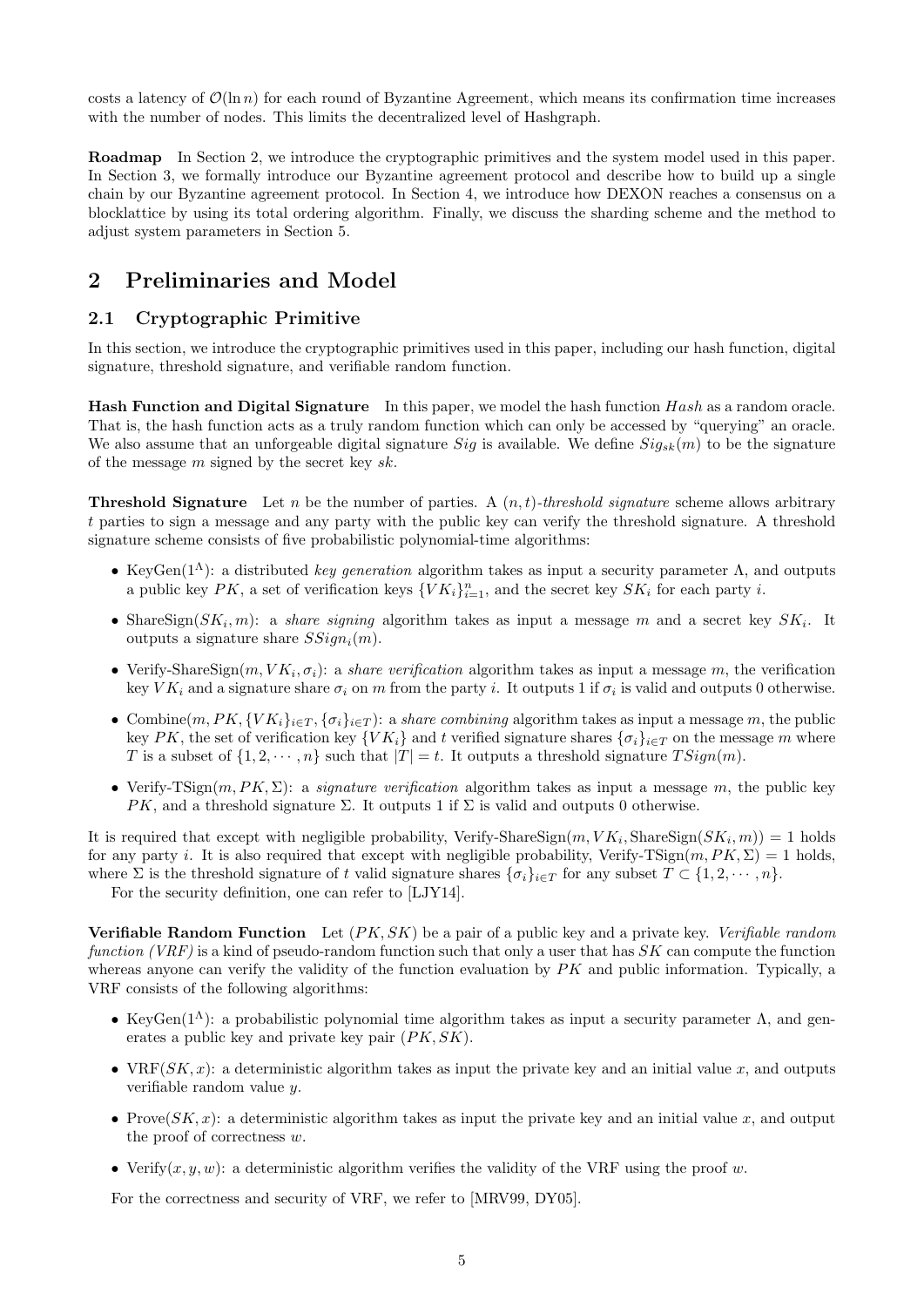## <span id="page-5-0"></span>2.2 Terminology and System Model

Terminology In DEXON, an user is uniquely identified by its public key and secret key pair. All users can transfer and receive the stakes from other users. They can also verify the correctness of the blockchain. Our blockchain is maintained by a special set of users  $S_{\text{node}}$  where the members of  $S_{\text{node}}$  are called nodes. We define two special sets of nodes: the CRS set  $S_{CRS}$  and the notary set  $S_{\text{notary}}$  (a node can be in two sets at the same time). The nodes in  $S_{CRS}$  and  $S_{notary}$  are crucial for our single chain algorithm, which will be explained in Section [3.](#page-5-1)

A node can pack a batch of transactions into a block. In our single chain algorithm, we say a node proposes a block if the block is a candidate that can be selected by our Byzantine agreement protocol. We say a node issues a block if the block is selected and becomes a block in the single chain.

**System Model** We assume the adversary can corrupt the nodes *adaptively*. That is, the adversary can choose which nodes are corrupted during the protocol. The corrupted nodes are called *Byzantine* and the nodes that are not corrupted are called correct. A Byzantine node can deviate from the protocol arbitrarily; it can engage in problematic malfunctions such as sending conflicting messages, violating algorithm criteria, delaying the messages between other nodes, and so on. We also assume the adversary has full control of the network. The adversary can learn all the messages delivered on the network and determine the delay and the order of the delivered messages.

If the adversary does not delay any messages between the correct nodes, we assume the network is weaklysynchronous. That is, there exists a known time bound  $\lambda$  for the messages between any two correct nodes. We say the network is partitioned if the messages between the correct nodes are delayed such that the delivering time exceeds  $\lambda$ .

## <span id="page-5-1"></span>3 Single Chain

In this section, we introduce how a set of nodes build an agreed single chain. In short, the members in  $S_{\text{CRS}}$ generate a public randomness. Then, for each height of the single chain, the members in  $S<sub>notary</sub>$  propose their blocks. Then, they try to reach an agreement regarding who is the leader for that height and all nodes adopt the leader's proposal for the next block. As long as all the correct nodes can agree on who is the leader for each height, they can build up an agreed blockchain.

In Section [3.1,](#page-5-2) we introduce two useful primitives for Byzantine agreement protocol: *common reference* string and verifiable random function. In Section [3.2,](#page-6-0) we introduce our Byzantine agreement protocol based on leader election. Finally, we formally describe how to build a single chain in Section [3.3.](#page-9-1)

## <span id="page-5-2"></span>3.1 Common Reference String and Verifiable Random Function

In this section, we introduce two useful primitives for building a single chain: common reference string (CRS) and verifiable random function (VRF).

Common Reference String An epoch consists of a specific number of blocks. The CRS in our setting is actually a public randomness generated by a deterministic algorithm for each epoch; no user in the system can predict the CRS of any future epoch. In our setting, the CRS of epoch i is updated by  $R_i = Hash(TSig(R_{i-1}))$ , where  $TSig(\cdot)$  is a threshold signature function whose input is some set of share-signatures produced by the nodes in  $S_{CRS}$  of epoch  $i-1$ .

This method is similar to DFinity [\[HMW\]](#page-19-2), but their system categorizes the group when users join the system. We emphasize that the users in their system have a high incentive to be malicious because each group has non-negligible probability to have the right to propose a block and compute the randomness. However, our system selects CRS nodes to compute the randomness according to results from a previous epoch.

Verifiable Random Function The verifiable random function introduced by Micali, Rabin and Vadhan [\[MRV99\]](#page-19-6) is a type of pseudorandom function by which anyone can verify the validity of the function evaluation from public information. Several practical VRFs have been proposed [\[DY05,](#page-19-7) [GHKW17\]](#page-19-8) and most of them are based on bilinear functions. Algorand [\[GHM](#page-19-0)<sup>+</sup>17] and Ouroboros Praos [\[DGKR18\]](#page-19-4) have demonstrated that VRF is a powerful primitive for achieving cryptographic sortition in blockchains. Our system works with PKI; each user can access all other users' public keys (preregistered in previous blocks) and user j computes the verifiable random function as:

$$
\left|R_i - Hash\left(Sig_{sk_j}(x)\right)\right|,\tag{1}
$$

where  $R_i$  is CRS of epoch i and x is public information. Thus,  $Hash(Sig_{sk_j}(x))$  is verifiable with user<sub>j</sub>'s public key and unpredictable.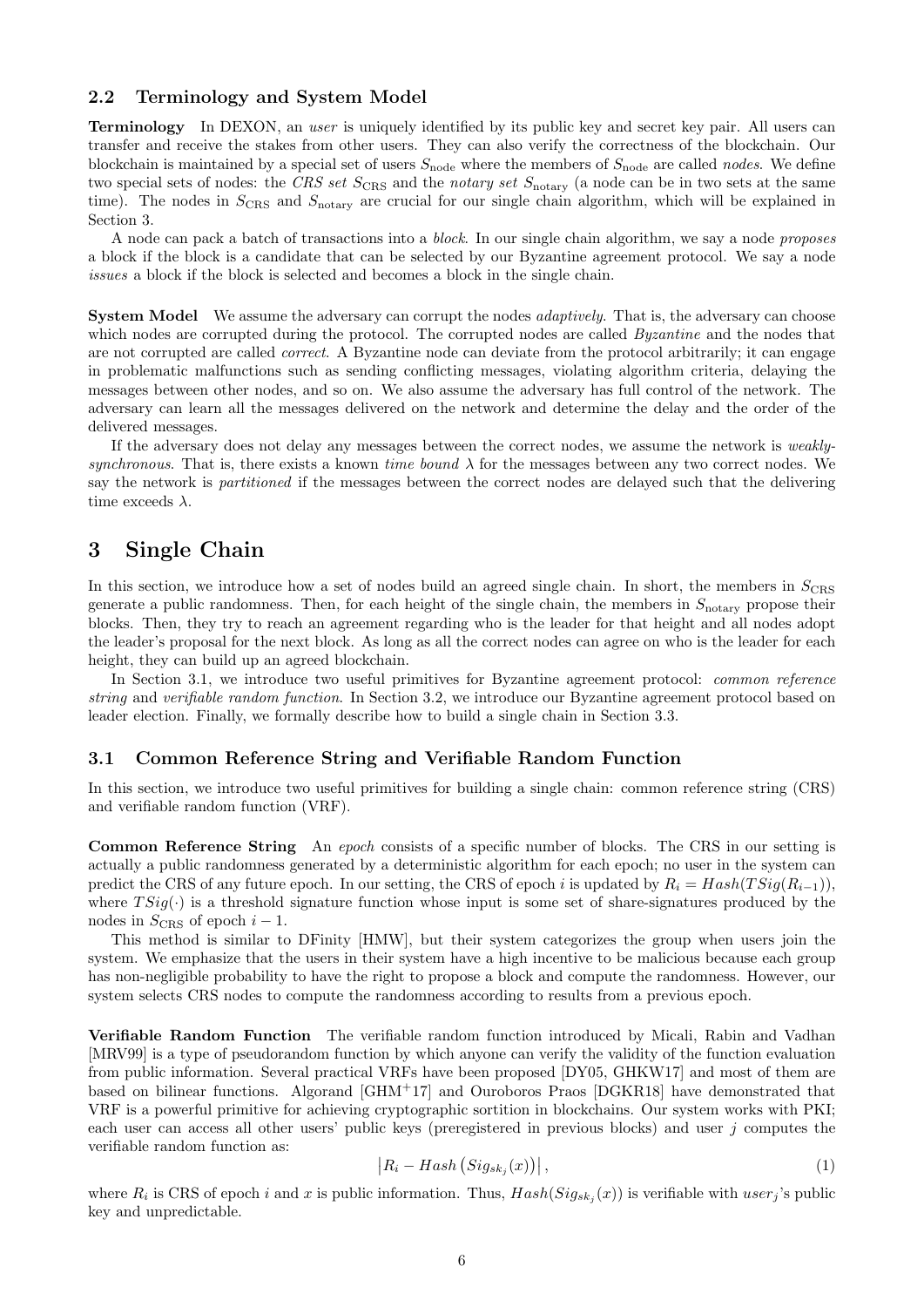Our VRF has three benefits compared to the VRF in Algorand. First, our design is fairer. The verifiable random function used in Algorand is  $Hash(Sig_{sk_j}(Q_{i-1}, x))$ , where  $Q_{i-1}$  is the randomness from the previous block. Whether an adversary can choose to propose a block depends on the randomness of that adversary's block. If the randomness is beneficial for Byzantine nodes (e.g. higher probability of proposing the next block), then the adversary proposes the block. Thus, the overall advantage of the adversary increases up to  $(1/3)/(1-1/3) = 1/2$ . The main problem is that the proposer decides the block and the randomness at the same time. Therefore, we separate the permission of proposing a block and generating the randomness in order to avoid such bias attacks. Second, our design is more flexible to compute because each user can compute part of the VRF for any status at any time, say,  $Hash(Sig_{sk_j}(x))$ . At the beginning of each epoch, any user can get the CRS of the epoch and compute the probability of proposing a block in the epoch. However, Algorand's VRF requires  $Q_{i-1}$  to compute  $Q_i$ . Third, our design has better space consumption. In Algorand, each block must store the randomness for VRF, but our design uses the same randomness for many blocks in one epoch. Thus, the space complexity is reduced by a constant.

A further optimization is only to update CRS when new users join. Then, the space complexity is reduced to a constant value that is independent of the number of blocks.

## <span id="page-6-0"></span>3.2 Byzantine Agreement

The Byzantine general problem was introduced by Lamport, Shostak, and Pease [\[LSP82\]](#page-19-9); it allows a set of nodes to agree on a single bit  $b \in \{0,1\}$  where some of the nodes may be malicious. Recently, Chen et al. [\[CGMV18\]](#page-19-10) proposed a Byzantine agreement protocol based on leader election, which achieves fast agreement in a synchronous network, upholds safety in an asynchronous network, and recovers from any partition rapidly.

Now, we introduce our Byzantine agreement protocol, which is based on Algorand's protocol but includes some minor improvements. In DEXON, each single chain is maintained by a notary set  $S_{\text{notary}}$ . Thus, only the members in  $S_{\text{notary}}$  are involved in the Byzantine agreement protocol. Let n be the number of nodes in  $S_{\text{notary}}$ and  $t$  be the number of Byzantine nodes in  $S_{\text{notary}}$ .

Comparing to Algorand, our leader election procedure is independent of the round index, so the nodes are not required to propose their values at each round. Consequently, except for the first round, the running time of each round reduces to  $2\lambda$ . Also, if no partition is present, our protocol terminates in t rounds in the worst case and can be expected to terminate in  $\frac{7}{4}$  rounds.

Let  $t_{\text{max}} = \lfloor (n-1)/3 \rfloor$ ,  $R_i$  denote the CRS at epoch i and V denote the set of values that can be decided. We also define two special values  $\perp$  and SKIP that are not in V. For each node  $q \in S_{\text{notary}}, q$  has four internal variables:  $r_q$  records the index of the round at which q is working, lockvalue<sub>q</sub> records the candidate value that q supports, lockround<sub>a</sub> records the index of the round from which lockvalue<sub>a</sub> comes and clock<sub>a</sub> is q's local clock. Let  $sk_q$  and  $pk_q$  denote the secret key and public key of q, respectively. We define status to be the public predictable information of the block (e.g. shard ID, chain ID, block height). For the leader election, each node  $q \in S_{\text{notary}}$ computes the signature  $\sigma_q = Sig_{sk_q}(\text{status})$  with its secret key  $sk_q$ . We define three kinds of messages:

- 1. the *initial message* of the node q: ("init",  $v_q$ ,  $q$ ,  $\sigma_q$ )
- 2. the pre-commit message of the value v from the node q at the round r: ("pre-com",  $v, q, r$ )
- 3. the *commit message* of the value v from the node q at the round r: ("com", v, q, r)

With these notations, we introduce the leader election algorithm which will be a subroutine of our Byzantine agreement protocol. Let  $M_q$  denote the set of initial messages that the node q receives from other nodes. The node q verifies the signatures in  $M_q$  and sets  $U_q$  to be the set of nodes whose signatures are valid. Then, q computes

$$
\ell_q = \operatorname*{argmin}_{j \in U_q} |R_i - Hash(\sigma_j)|.
$$

We say  $\ell_q$  is the *leader* of q.

Our Byzantine agreement protocol (Algorithm [1\)](#page-7-1) is a round-based protocol. Initially, for all correct nodes  $q \in S_{\text{notary}}, q$  initializes its internal variables by  $r_q = 1$ , lockvalue $q = \perp$ , lockround $q = 0$  and clock $q = 0$  and also chooses its initial value  $v_q \in V$ .

Our protocol has four steps in each round. At Step 1, all the nodes gossip their own initial value  $v_q$  in the format ("init",  $v_a, q, \sigma_a$ ).

When  $\mathsf{clock}_q = 2\lambda$ , q enters Step 2. If lockvalue $_q = \bot$ , q verifies the initial messages it receives and computes the set  $U_q$  of nodes whose signatures are valid. If  $U_q \neq \emptyset$ , q identifies its leader  $\ell_q$  and pre-commits  $\ell_q$ 's value; otherwise, q pre-commits ⊥. If lockvalue<sub>q</sub>  $\neq \bot$ , node q pre-commits lockvalue<sub>q</sub>. We say node q pre-commits on a value v if node q gossips the message ("pre-com",  $v, q, r$ ) where r is the round number that node q is working at.

When clock<sub>q</sub> = 4λ, node q enters Step 3. If node q has seen  $2t_{\text{max}} + 1$  pre-commit messages of the same value  $v \in V \cup \{\perp\}$  at round  $r_q$ , node q updates lockvalue<sub>q</sub> = v and lockround<sub>q</sub> =  $r_q$  and commits v. Otherwise,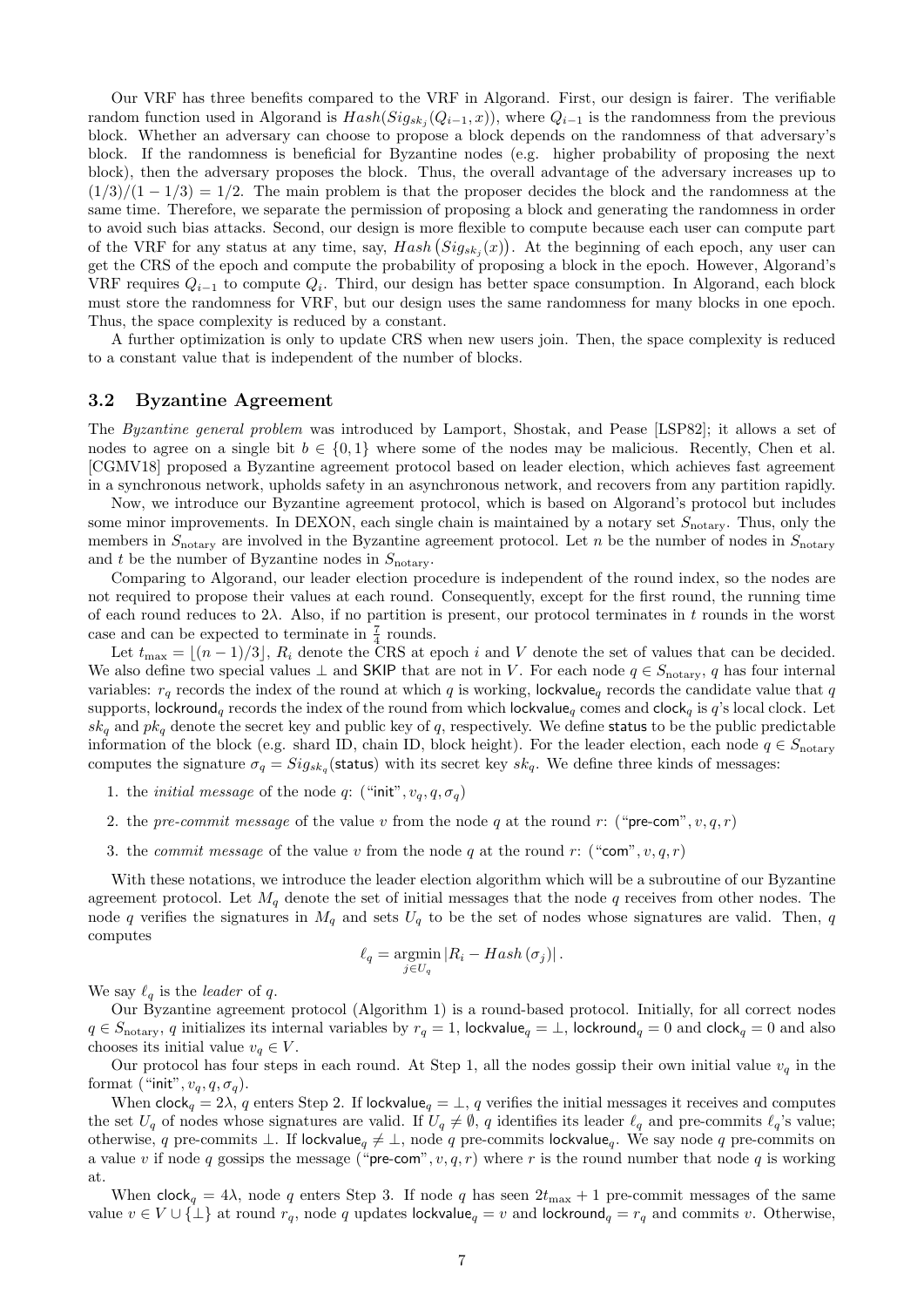node q commits SKIP. Note that node q must commit some value at Step 3. We say node q commits on a value v if node q gossips the message ("com", v, q, r) where r is the round number that q is working at. After node q gossips the commit message,  $q$  enters Step 4, at which  $q$  waits for the forward conditions.

Suppose a node q is working at round  $r_q$ . The node q updates its internal variables as soon as one of the following conditions holds:

- 1. If node q has seen  $2t_{\text{max}} + 1$  pre-commit messages of the same value  $v \in V \cup \{\perp\}$  at the same round r such that  $r_q \ge r >$  lockround<sub>q</sub>, q sets lockvalue<sub>q</sub> = v and lockround<sub>q</sub> = r.
- 2. (forward condition) If node q has seen  $2t_{\text{max}} + 1$  pre-commit messages of the same value  $v \in V \cup \{\perp\}$  at the same round r such that  $r > r_a$ , q sets clock<sub>q</sub> = 2 $\lambda$ , lockvalue<sub>q</sub> = v, lockround<sub>q</sub> = r and starts the round r from Step 2.
- 3. (forward condition) If the node q has seen  $2t_{\text{max}} + 1$  commit messages of any value at the same round r such that  $r \ge r_q$ , q sets clock<sub>q</sub> = 2 $\lambda$  and starts the round  $r + 1$  from Step 2.

We say that node  $q$  achieves the *forward condition*, if the condition 2 or the condition 3 holds. Node  $q$  goes into the next round immediately if it achieves the forward condition even if it does not achieve the forward condition at Step 4.

Node q decides on a value v as soon as node q has seen  $2t_{\text{max}} + 1$  commit messages of the same value  $v \in V \cup \{\perp\}$  at the same round r.

The protocol for a node  $q$  is summarized as Algorithm [1.](#page-7-1)

<span id="page-7-1"></span>Procedure DEXON\_Byzantine\_Agreement for node q **Input** : an initial value  $v_q \in V$  from node q and the public key  $\{pk_q\}$  from all nodes **Output:** an agreed value  $v_{fin} \in V \cup \{\perp\}$  from some node Initialize  $r_q = 1$ , lockvalue $_q = \perp$ , lockround $_q = 0$  and clock $_q = 0$ **Step** 1: when  $\text{clock}_q = 0$ , | gossip("init",  $v_q$ ,  $q$ ,  $\sigma_q$ ) **Step** 2: when  $\mathsf{clock}_q = 2\lambda$ , if lockvalue $_q = \perp$  and  $U_q \neq \emptyset$  then node q identifies its leader  $\ell_q$  at q's current view  $\text{gossip}(\text{``pre-com''}, v_{\ell_q}, q, r_q)$ else if lockvalue<sub>q</sub> =  $\perp$  and  $U_q = \emptyset$  then | gossip("pre-com",  $\perp$ ,  $q$ ,  $r_q$ ) else | gossip("pre-com", lockvalue $_q$ ,  $q$ ,  $r_q$ ) **Step** 3: when  $\text{clock}_q = 4\lambda$ , if node q has seen  $2t_{max} + 1$  pre-commit messages of the same value  $v \in V \cup \{\perp\}$  at round  $r_q$  then  $lockvalue<sub>q</sub> = v$  $\textsf{lockround}_q = r_q$ gossip("com",  $v, q, r_q$ ) else | gossip("com", SKIP,  $q, r_a$ ) **Step** 4: when  $\mathsf{clock}_q \in (4\lambda, \infty)$ wait until the forward condition is achieved Algorithm 1: Synchronized Byzantine Agreement Algorithm

#### <span id="page-7-0"></span>3.2.1 Agreement

We first show that our protocol will reach agreement; that is, all the correct nodes will decide on the same value.

<span id="page-7-2"></span>**Lemma 3.1.** Assume  $t \leq t_{max}$ . Suppose a node p receives  $2t_{max} + 1$  commit messages of  $v_p$  and another node q receives  $2t_{max} + 1$  commit messages of  $v_q$ . If both these  $2t_{max} + 1$  commit messages all come from the round  $r, then v_p = v_q.$ 

*Proof.* We prove this lemma by contradiction. Suppose  $v_p \neq v_q$ . Because as many as t Byzantine nodes exist, there exists at least one correct node that both commits on  $v_p$  and  $v_q$  by the pigeonhole principle. However, correct nodes can only commit on one value at one round, which leads to a contradiction.  $\Box$ 

**Theorem 3.2** (Agreement). Assume  $t \leq t_{max}$ . Regardless of partition, if a correct node p decides on some value  $v_p$  and a correct node q decides on some value  $v_q$ , then  $v_p = v_q$ . That is, the correct nodes will never decide on different values.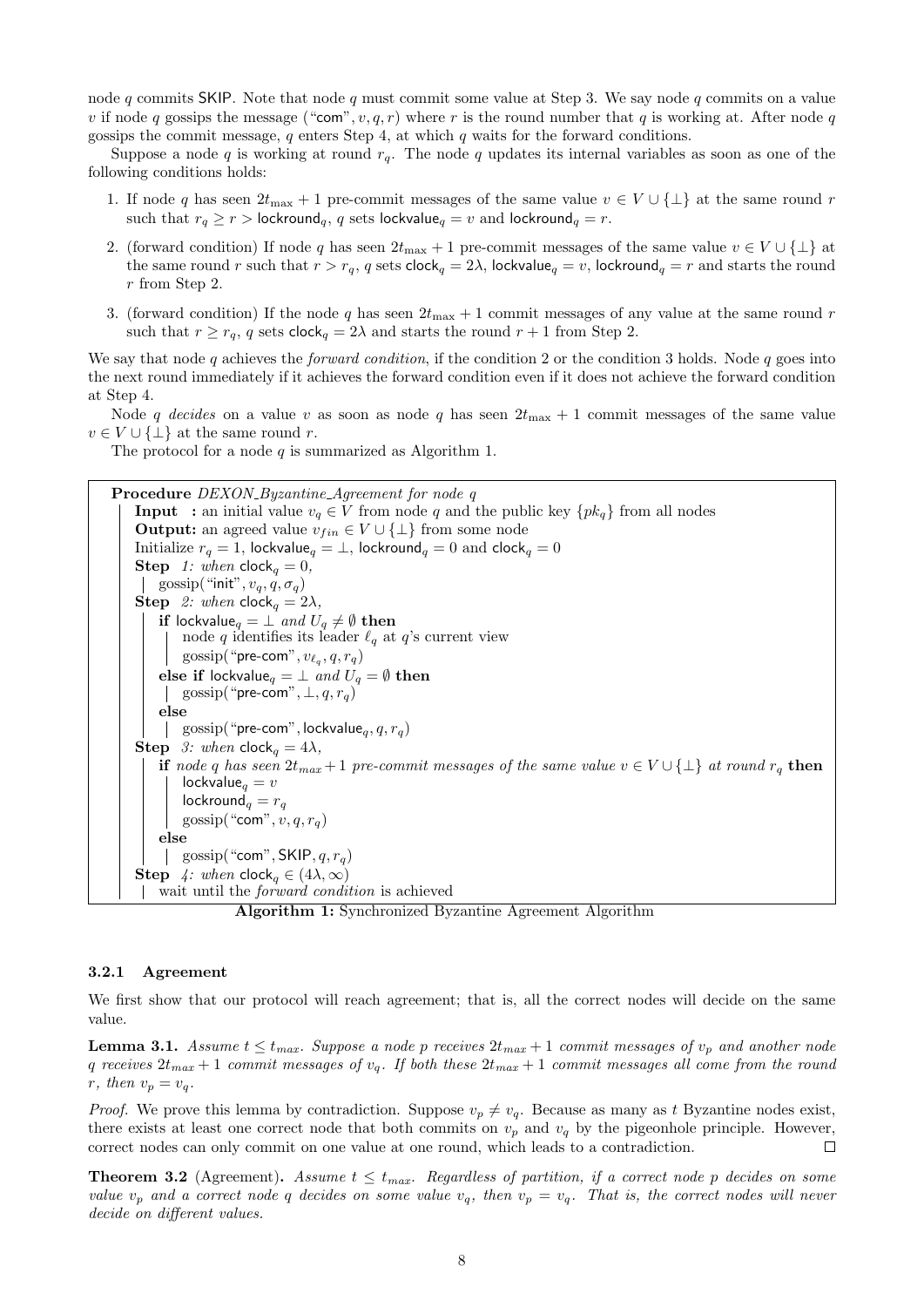*Proof.* Because p decides on  $v_p$  and q decides on  $v_q$ , p and q must see  $2t_{\text{max}} + 1$  commit messages of  $v_p$  and  $2t_{\text{max}} + 1$  commit messages of  $v_q$ , respectively. Suppose both these  $2t_{\text{max}} + 1$  commit messages come from the same round r. By Lemma [3.1,](#page-7-2) we have  $v_p = v_q$ .

Suppose the  $2t_{\text{max}} + 1$  commit messages that p receives come from the round  $r_p$  and the  $2t_{\text{max}} + 1$  commit messages that q receives come from the round  $r_q$ . Without loss of generality, we assume  $r_p < r_q$ . Because there are up to  $t_{\text{max}}$  Byzantine nodes, there must be at least  $t_{\text{max}} + 1$  correct nodes commit on  $v_p$  so that p can receive  $2t_{\text{max}} + 1$  commit messages of  $v_p$ . For all rounds  $r > r_p$ , these  $t_{\text{max}} + 1$  correct nodes will always pre-commit on  $v_p$  until they see  $2t_{\text{max}} + 1$  pre-commit messages of  $v' \neq v_p$  at Step 3. However, only  $2t_{\text{max}}$  nodes remain, so these  $t_{\text{max}} + 1$  correct nodes will never pre-commit any  $v' \neq v_p$  for all  $r > r_p$ . Thus, for all  $r > r_p$ , if some value v has  $2t_{\text{max}} + 1$  pre-commit messages, then  $v = v_p$ .

Because q receives  $2t_{\text{max}} + 1$  commit messages of  $v_q$ , there must exist at least  $t_{\text{max}} + 1$  correct nodes that commit on  $v_q$  at the round  $r_q$ . These  $t_{\text{max}} + 1$  correct nodes commit on  $v_q$  only if they have seen  $2t_{\text{max}} + 1$ pre-commit messages of  $v_q$  at round  $r_q$ . Therefore,  $v_q = v_p$ .  $\Box$ 

### <span id="page-8-0"></span>3.2.2 Termination

We now analyze when the algorithm terminates if no partition exists or if the system recovers from a previous partition.

<span id="page-8-2"></span>**Proposition 3.3** (Termination without partition). Assume  $t \leq t_{max}$ . If all the correct nodes start at the r-th round within time  $\lambda$  and no partition exists, all the correct nodes will decide on some values in  $t + 1$  rounds.

#### Proof.

Case 1: Some correct node has decided. If a correct node p has decided on value  $v_p$ , p must have seen  $2t_{\text{max}} + 1$ commit messages of  $v_p$ . Because p propagates these  $2t_{\text{max}} + 1$  commit messages, all the correct nodes will hold this information after time  $\lambda$  and decide on  $v_p$  in one round.

Case 2: Some correct node has seen  $2t_{max} + 1$  pre-commit messages. Suppose no node has decided but there exists a correct node p that has seen  $2t_{\text{max}} + 1$  pre-commit messages of a value  $v_p$ . Because p propagates these  $2t_{\text{max}} + 1$  pre-commit messages, all the correct nodes will hold this information after time  $\lambda$ . Thus, all the correct nodes will commit  $v_p$  so that they can reach an agreement on  $v_p$ .

Case 3: No correct node has seen  $2t_{max} + 1$  pre-commit messages. Because no correct node has ever seen  $2t_{\text{max}} + 1$  pre-commit messages, lockvalue<sub>g</sub> =  $\perp$  for all correct node q. Thus, they will identify their own leader by their local view and by the leader's pre-commit value. Because all correct nodes start at the r-th round within time  $\lambda$ , they can receive all the initial values from other correct nodes before identifying the leaders. Thus, there exists some correct nodes that pre-commit different values relative to each other only if a Byzantine node proposes different initial values to different nodes<sup>[1](#page-8-1)</sup>. However, the correct nodes will propagate the initial value so all correct nodes will have the same set of initial values after time  $\lambda$ . Thus, to prevent the correct nodes from agreeing on the same leader, Byzantine nodes must propose different initial values to different nodes at every round. However, a node can only propose an initial value once or it will be caught. Thus, the best strategy of Byzantine nodes is that different Byzantine nodes propose their initial values at different rounds so t Byzantine nodes can only interfere during t rounds. Thus, all the correct nodes will decide on some values in  $t+1$  rounds with certainty.  $\Box$ 

**Proposition 3.4.** Assume  $t \leq t_{max}$ . Suppose all correct nodes start at r-th round within time  $\lambda$  and no partition exists. Then, it is expected that all correct nodes will decide on some values in  $\frac{7}{4}$  rounds.

*Proof.* From the proof of Proposition [3.3,](#page-8-2) we know that if some correct node has decided on a value v or has seen  $2t_{\text{max}} + 1$  pre-commit messages of a value v, then all the correct nodes will decide on v in one round.

In a network without partition, the best strategy for the Byzantine nodes has been described in Case 3 in the proof of Proposition [3.3.](#page-8-2) However, to interfere with  $k$  rounds successfully, the Byzantine nodes must win the leadership  $^2$  $^2$  in the following k rounds. The probability of such an event is

$$
\prod_{i=0}^{k-1} \left( \frac{t-i}{n-i} \right) \le \left( \frac{t}{n} \right)^k.
$$

Thus, in expectation, the number of interfered rounds can be upper-bound by

$$
\sum_{i=1}^t \left(\frac{t}{n}\right)^i \cdot i \le \frac{\frac{t}{n}}{(1-\frac{t}{n})^2}.
$$

<span id="page-8-1"></span><sup>&</sup>lt;sup>1</sup>Note that not proposing any initial value is considered to be equivalent to proposing  $\perp$ .

<span id="page-8-3"></span><sup>&</sup>lt;sup>2</sup>Notice that the leader is the node j with the lowest value  $|R_i - Hash(\sigma_j)|$ .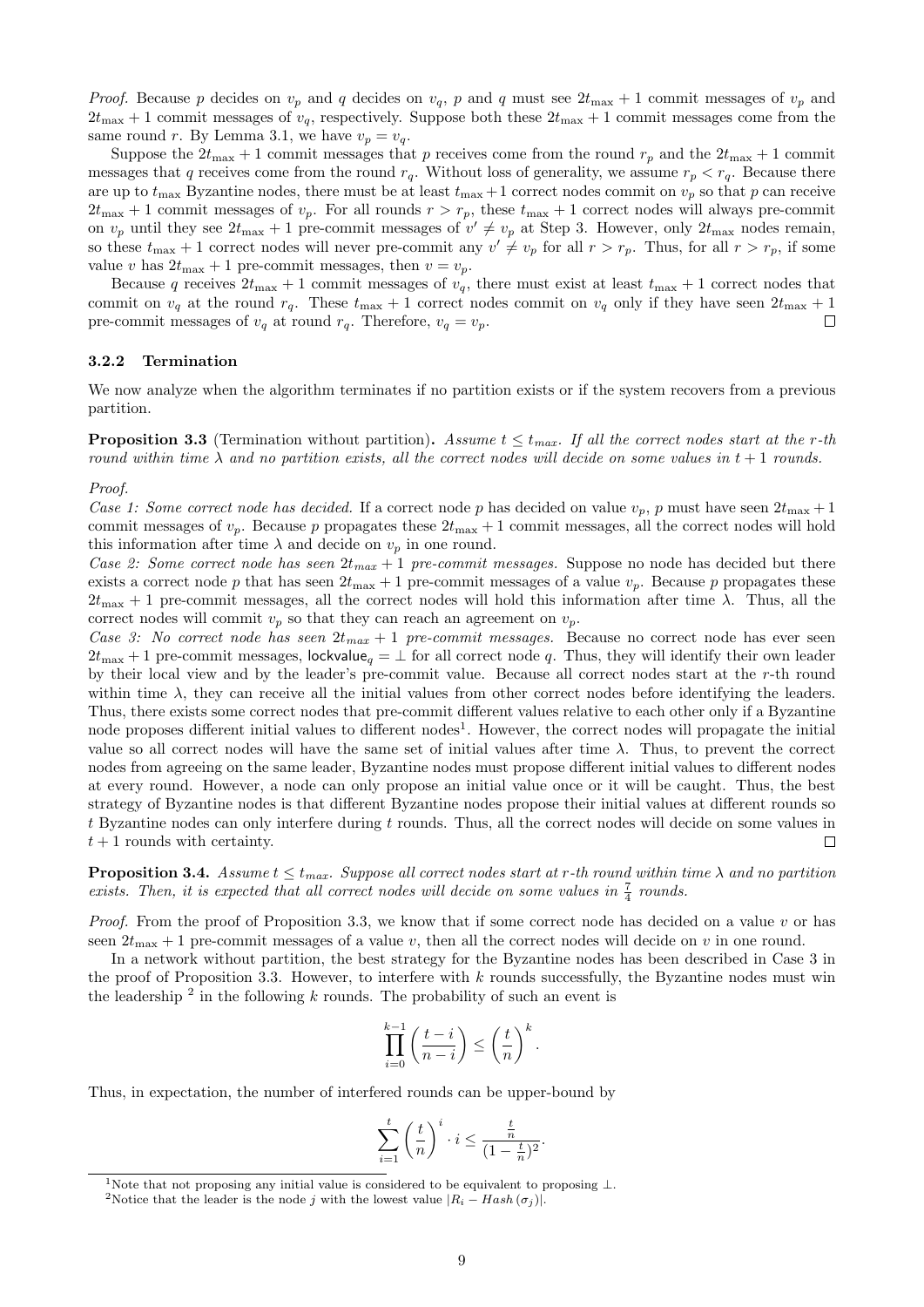Because  $n \geq 3t_{\text{max}} + 1 \geq 3t + 1$ , the expected number of interfered rounds is less than  $\frac{3}{4}$ . After an interfered round, all the correct nodes will decide in the next round, so it is to be expected that they will all terminate in  $rac{7}{4}$  rounds.  $\Box$ 

**Proposition 3.5** (Termination when the partition is resolved). Assume  $t \leq t_{max}$ . If the partition is resolved, all the correct nodes will decide on some values in  $t + 2$  round. It is to be expected that all correct nodes will decide on some values in  $\frac{11}{4}$  rounds.

*Proof.* If there exists a node p that has decided on a value  $v_p$ , p must have seen  $2t_{\text{max}} + 1$  commit messages of  $v_p$ . All the correct nodes will receive these  $2t_{\text{max}} + 1$  commit messages of  $v_p$  within time  $\lambda$  after the partition is resolved and decide on  $v_p$ .

Suppose no node has decided and p is the node working on the latest round  $r_p$ . To enter the round  $r_p$ , p must achieve the forward condition at round  $r_p - 1$ . Because the partition is resolved, all correct nodes will also achieve the forward condition within time  $\lambda$  after the partition is resolved and also enter the round  $r_p$ . Later on, if some node q achieves the forward condition and enters the round  $r_p + 1$ , other correct nodes will also achieve the forward condition within time  $\lambda$ . Thus, all correct nodes start at the round  $r_p + 1$  with time difference  $\langle \lambda \rangle$  and Proposition [3.3](#page-8-2) guarantees that they will decide on some values within the following  $t + 1$ rounds. Similarly, it is to be expected that all correct nodes will decide on correct values in  $\frac{11}{4}$  rounds.  $\Box$ 

#### <span id="page-9-0"></span>3.2.3 Communication Complexity

We now analyze the communication complexity of a single node for a single round. Because a correct node will help to propagate the messages, all correct nodes will gossip  $\mathcal{O}(n)$  messages in a single round. Thus, the communication complexity for all nodes is  $\mathcal{O}(n^2)$  in a single round.

As discussed in Section [3.2.2,](#page-8-0) if no partition exists or the system recovers from a partition, our Byzantine agreement protocol terminates in  $t + 1$  rounds in the worst case and is expected to terminate in  $\frac{11}{4}$  rounds. We assume  $n \geq 3t + 1$ , so the protocol terminates in  $\mathcal{O}(n)$  rounds in the worst case and is expected to terminate in  $\mathcal{O}(1)$  rounds. Therefore, the total communication complexity of the protocol is  $\mathcal{O}(n^3)$  in the worst case and  $\mathcal{O}(n^2)$  in the expected case.

## <span id="page-9-1"></span>3.3 Consensus on a Single Chain

In this section, we describe how to build up a single chain by Byzantine agreement protocol. Our single chain protocol has four parts: system setup, registering public key, proposing block, notarizing blocks and updating epoch.

**Overview** The members in  $S_{CRS}$  are responsible for updating the CRS. The members in  $S_{\text{notary}}$  have right to propose a block and are responsible for running the Byzantine agreement protocol to decide whose block can be chosen for the single chain.

When the members in  $S_{\text{notary}}$  reach an agreement of a block, they sign their respective signature shares of the agreement. The block proposer of the next block has to verify these signature shares and combine them into a threshold signature  $\Sigma_h$ . The threshold signature  $\Sigma_h$  should be stored in the next block. If someone tampers the content of a block, the hash of the block changes and become inconsistent with the threshold signature in the next block. Because it is infeasible to forge the threshold signature, the integrity of the blocks is guaranteed.

The members in  $S_{CRS}$  and  $S_{\text{notary}}$  are re-elected for each epoch. Each epoch i corresponds to a randomness  $R_i$  of CRS. When  $S_{CRS}$  is re-elected, the members in  $S_{CRS}$  will update the CRS for the next epoch.

Registering Public Key Any user with enough deposit can register its own public key in the chain. The users who want to enter or leave  $S_{\text{node}}$  can announce the request. The request will be recorded in the blocks. The node is called *valid* if it owns enough deposit<sup>[3](#page-9-2)</sup> and has registered a valid public key. Let  $view<sup>i</sup>$  denote the snapshot of the whole system at the first block of the epoch i. Let  $S_{\text{node}}^i$  denote the set of all valid nodes in *view*<sup>*i*</sup>. The set  $S_{\text{node}}^{i+1}$  can be updated by  $S_{\text{node}}^i$  and the blocks in the epoch *i*.

**Proposing Blocks** Only the nodes in  $S<sub>notary</sub>$  can propose new blocks. To propose a block, a node q computes the hash  $v_q$  of the block and takes  $v_q$  as the initial value for the Byzantine agreement protocol. Note that node q can send the hash of the block to join the BA scheme as early as possible, but has to propose the complete block immediately so that other nodes can determine the block and commit it.

A node is allowed not to propose any block. Because the leader election is determined by the public predictable information status,  $R_i$ , and the secret keys, the node  $q$  can compute the value  $|R_i - Hash(Sig_{sk_q}(\textsf{status}))|$ 

<span id="page-9-2"></span> $3$ To avoid nothing-at-stake problem, the node who wants to register its public key needs to lock its deposit. In practice, this can be done by smart contracts.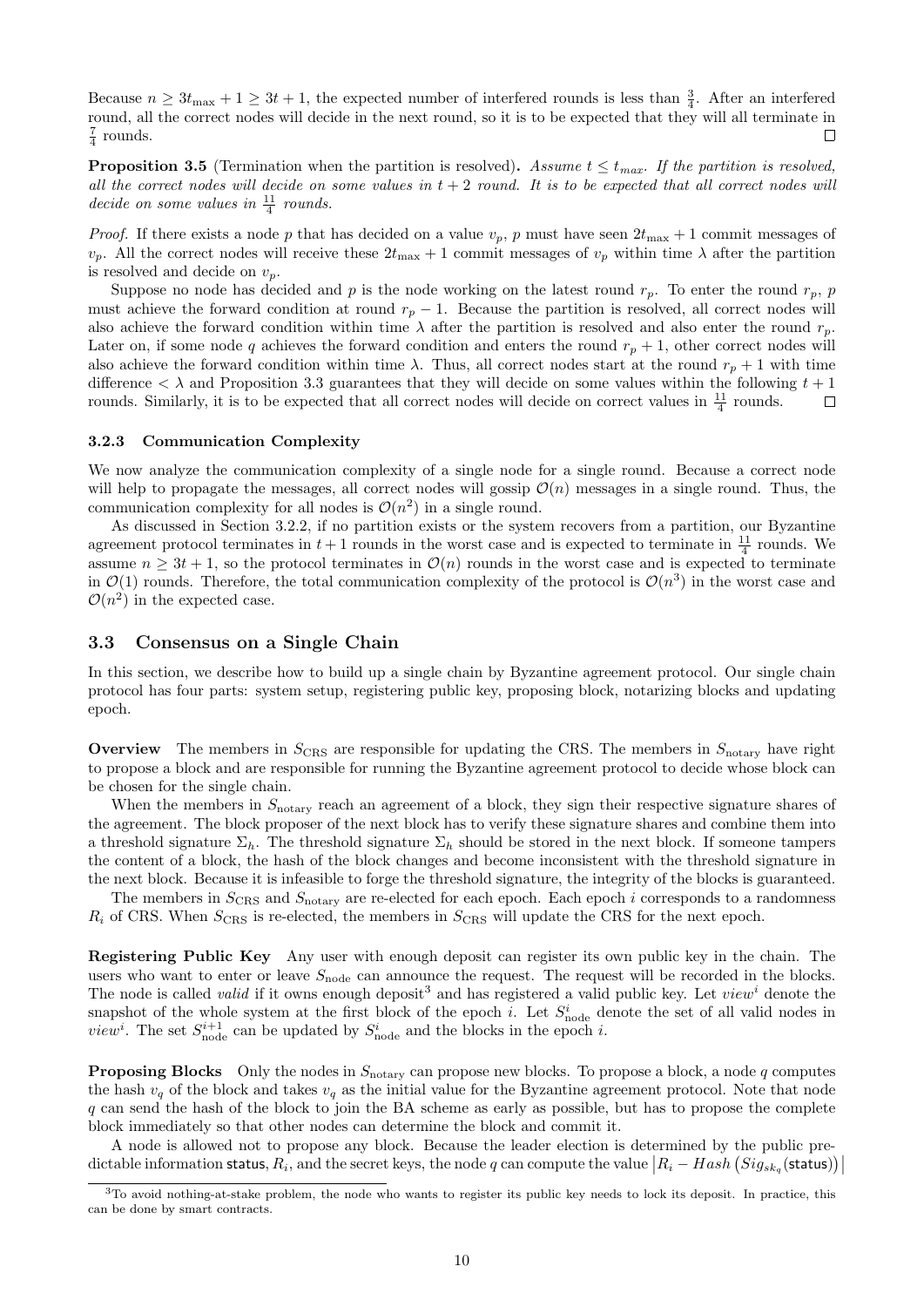locally. If the value is too large,  $q$  is unlikely to be chosen as the leader so it may give up the chance to propose the block.

Practically, we can set a threshold  $\delta$  of proposing a block. That is, the node q will propose a block if and only if  $|R_i - Hash(Sig_{sk_q}(\text{status}))| \leq \delta$ . Suppose *n* is the number of nodes in  $S_{\text{notary}}$ . Then, the probability that at least one node proposes a block is  $1 - (1 - \delta)^n$ . Choosing  $\delta = 20/n$ , the probability is larger than 1 − 10−<sup>8</sup> . If no one proposes a block, all the correct nodes will pre-commit ⊥ and they will soon decide on ⊥. Thus, the protocol will not halt. All the correct nodes can agree on an empty block and start the protocol for the next block soon.

Notarizing Blocks The nodes in  $S<sub>notary</sub>$  are responsible for running the Byzantine agreement protocol (Algorithm [1\)](#page-7-1) to decide the next block of the chain. As shown in Section [3.2,](#page-6-0) as long as there is no partition, the members in  $S_{\text{notary}}$  can reach an agreement even if they do not start within time  $\lambda$ .

To notarize a block, we choose a  $(n, t_{\text{max}} + 1)$ -threshold signature scheme. When a node  $q \in S_{\text{notary}}$  decides on some value v for the block with height h, node q signs a signature share  $\sigma_q$  by its secret key  $SK_q^4$  $SK_q^4$  and announces  $\sigma_q$ . The block proposers of the next block (of height  $h+1$ ) have to verify at least  $t_{\text{max}}+1$  signature shares for the block with height h and combine the signature shares into a threshold signature  $\Sigma_h$ . The threshold signature  $\Sigma_h$  should be packed into the next block. We say a block with height h is notarized if its threshold signature  $\Sigma_h$  is packed in the next block and the next block is issued.

Assume the number of Byzantine nodes is up to  $t_{\text{max}}$ . Then, anyone can make sure the block with the hash v is notarized by  $S_{\text{notary}}$  if more than  $t_{\text{max}} + 1$  nodes in  $S_{\text{notary}}$  have signed on v. To verify the fact, we only need to check whether the block hash v matches the threshold signature  $\Sigma_h$  stored in the next block and verify whether  $\Sigma_h$  is valid or not.

**Updating Epoch** The members in  $S_{CRS}$  and  $S_{\text{notary}}$  are re-elected for each epoch. Let  $S_{CRS}^i$  and  $S_{\text{notary}}^i$ denote the CRS set and the notary set of the epoch i.

The set  $S_{\text{CRS}}^i$ , the set  $S_{\text{notary}}^i$ , and the randomness  $R_i$  are decided before the epoch *i* starts. When the epoch *i* starts, the members in  $S_{CRS}^i$  generate the randomness  $R_{i+1}$  by

$$
R_{i+1} = Hash(TSig(R_i)),
$$

where  $TSig(R_i)$  is the threshold signature signed by the nodes in  $S_{CRS}^i$ . After  $R_{i+1}$  is decided, the set  $S_{CRS}^{i+1}$  and the set  $S_{\text{notary}}^{i+1}$  can be elected by Fisher-Yate shuffle with the randomness  $R_{i+1}$  from the set  $S_{\text{node}}^i$ . Finally, the members in  $S_{\text{CRS}}^{i+1}$  and  $S_{\text{notary}}^{i+1}$  run the key generation algorithm of the threshold signature scheme, respectively. The timeline of building a single chain is summarized in the Figure [1.](#page-10-1)

<span id="page-10-1"></span>

Figure 1: The consensus of a single chain

<span id="page-10-0"></span><sup>&</sup>lt;sup>4</sup>Note that the key pair  $(PK_q, SK_q)$  for the threshold signature is different from the key pair  $(pk_q, sk_q)$  that the node q registers on the block.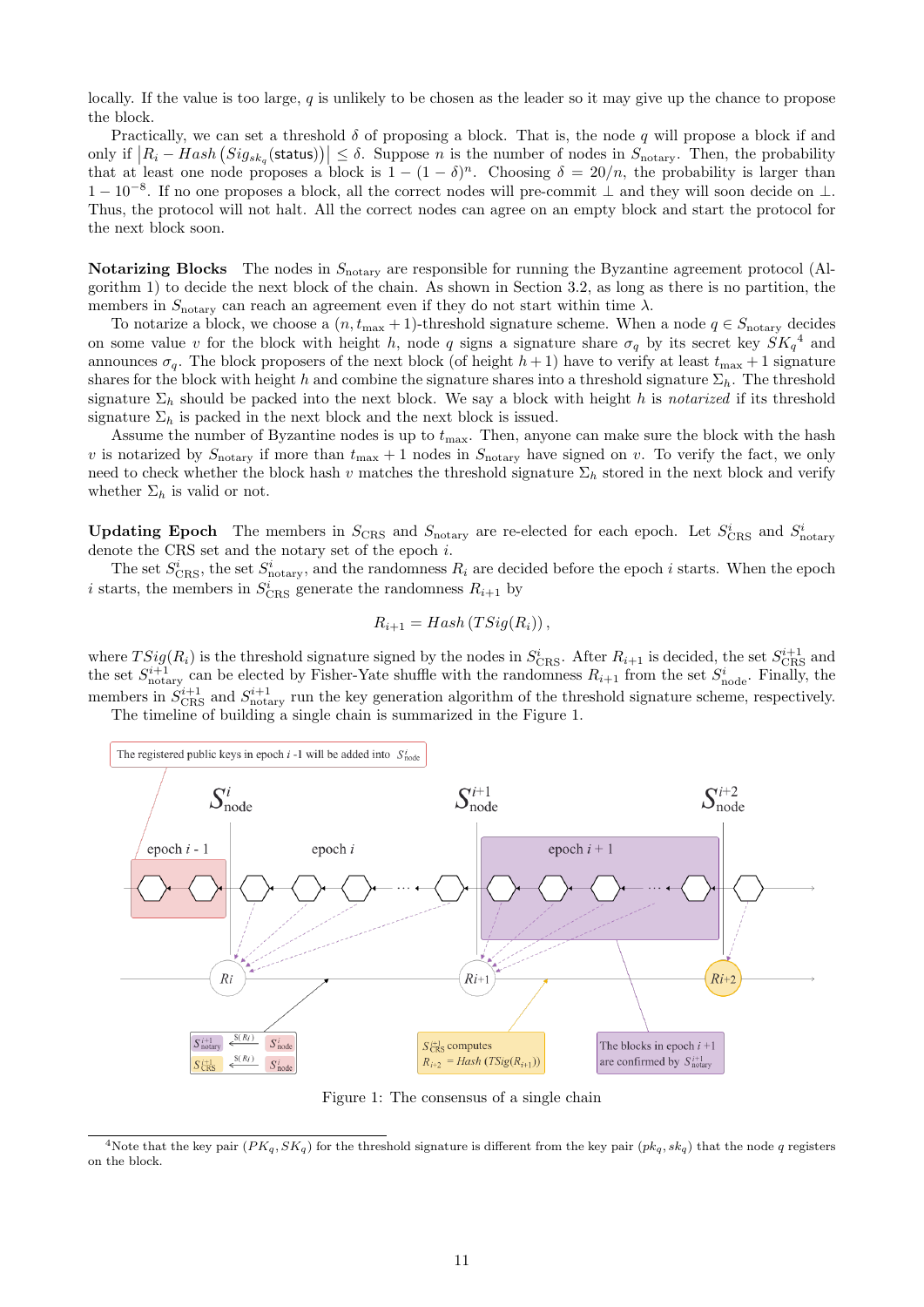## <span id="page-11-0"></span>4 Blocklattice

In DEXON, the blocklattice arises from numerous single chains and the ack information in the blocks of those chains. We introduce the total ordering algorithm on the blocklattice to produce a globally-ordered chain, called the compaction chain.

In this section, we first present our main algorithm to compact the proposed blocklattice into the compaction chain and then to generate the timestamp for each block in the compaction chain. For the compaction, we introduce a basic total ordering algorithm in Section [4.2.](#page-11-2) In Section [4.3,](#page-16-0) we present our timestamping algorithm that ensures the unbiased consensus timestamp of blocks in the blocklattice, which is close to real-world time. We present the consensus on a blocklattice in Section [4.4.](#page-16-1)

## <span id="page-11-1"></span>4.1 Notation

Let  $\mathcal N$  be the set of chains and  $\mathcal F$  be the set of chains which contains the blocks from Byzantine nodes in the DAG, whose maximum capacity is limited by  $f_{max} = \lfloor (|\mathcal{N}| - 1)/3 \rfloor$ . Let P denote the set of pending blocks, which means the block is received by a node and has not been output into the compaction chain.

When a block A follows another block B, we call this relation A acks B. Let C be the set of candidate blocks that only ack the blocks that are already in the compaction chain. Informally, A denotes the set of preceding candidate blocks that have higher priority than other candidate blocks, which corresponds to the "source message" in the TOTO protocol [\[DKM93\]](#page-19-11).

<span id="page-11-3"></span>We use the subscript  $(\cdot)_p$  to denote a set or function in p's local view, for example,  $\mathcal{C}_p$  is the candidate set in p's local view. We use  $b_{q,i}$  to denote the *i*-th block from node q. We define *indirect ack* by the transitive law of ack: if a block A acks another block B through the transitive law of ack, then we say A indirectly acks B. For example, if A acks B and B acks C, A indirectly acks C. An example is provided in Figure [2.](#page-11-3)



Figure 2: A simple example illustrates the notation:  $\mathcal{N} = \{A, B\}$ ,  $\mathcal{C} = \{b_{A,1}, b_{B,3}\}$ . Also,  $b_{A,2}$  acks  $b_{A,1}$  and  $b_{B,4}$ . Both  $b_{A,2}$  and  $b_{B,5}$  indirectly ack  $b_{B,3}$ .

Next, we present the definition of specifications of our total ordering algorithm as the following:

- 1. Correctness: all non-Byzantine nodes will eventually generate the same ordered chain.
- 2. Liveness: the system will not halt with up to  $f_{max}$  Byzantine nodes, and every block will eventually be finalized.

For a formal definition, we follow the specifications in [\[DSU04\]](#page-19-12).

## <span id="page-11-2"></span>4.2 DEXON Total Ordering Algorithm

First, we introduce the DEXON total ordering algorithm, which ensures that the blocklattice data structure can be compacted into the compaction chain. The DEXON total ordering algorithm is described with a parameter  $|\mathcal{N}| \geq \Phi > |\mathcal{N}|/2$ ; it can be seen as the threshold of the output criterion. We set  $\Phi = 2f_{max} + 1$  to guarantee the liveness of the total ordering algorithm. In this scenario, a problem arises: each node receives all block information asynchronously, thus, the order of blocks from the blocklattice cannot be decided directly by the receiving times. Therefore, we introduce the DEXON total ordering algorithm; it is a symmetric algorithm and it outputs the total order for each valid block.

The DEXON total ordering algorithm is based on [\[DKM93\]](#page-19-11), which is a weak total order algorithm [\[DSU04\]](#page-19-12). The main idea of the DEXON total ordering algorithm is to dynamically maintain a directed acyclic graph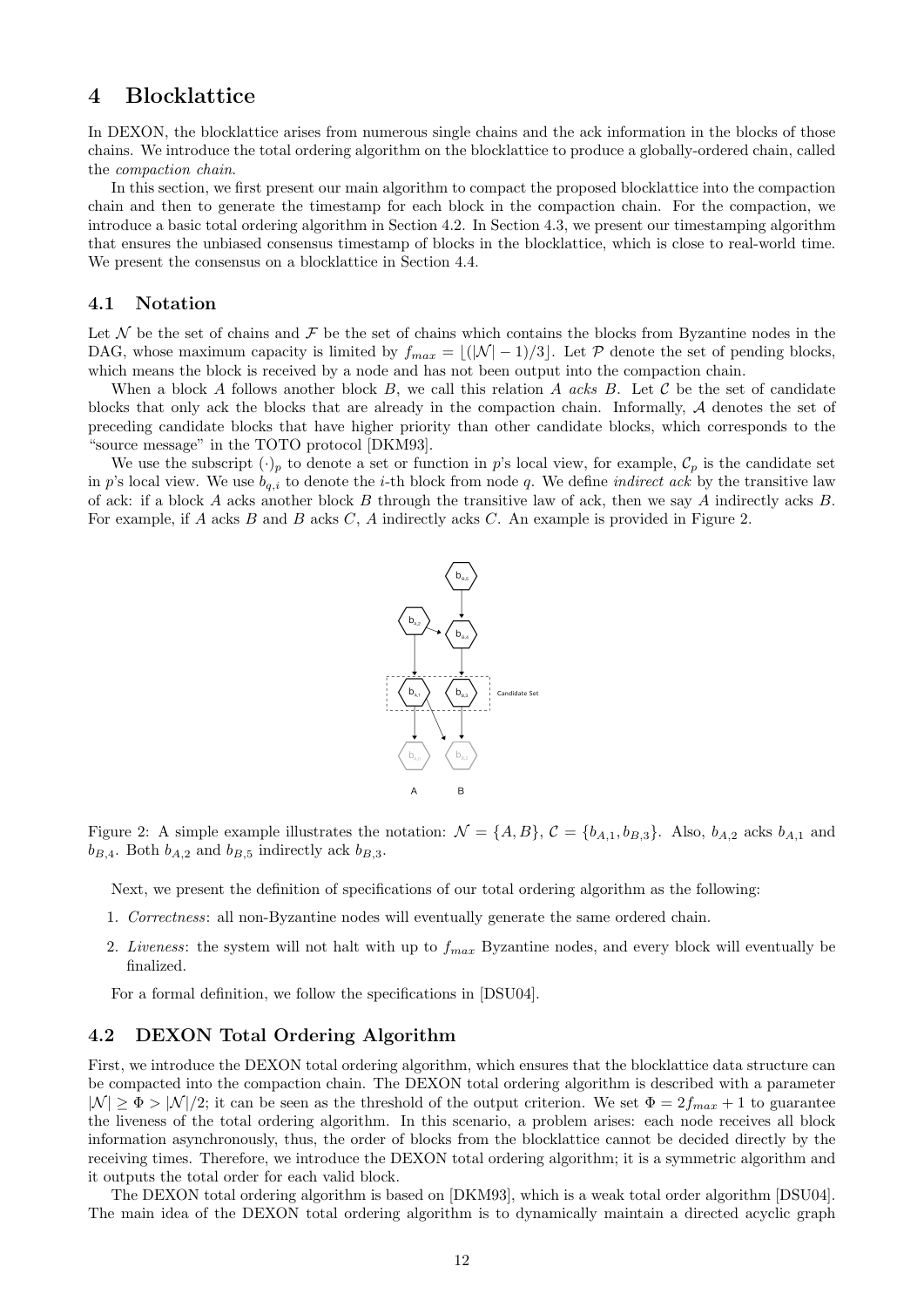(DAG) from the received blocks. More precisely, each vertex corresponds to some block and each edge corresponds to some ack relation between blocks. Intuitively, once a block in the graph obtains enough acks from other blocks, the algorithm outputs the block.

Before we state the algorithm, we will first introduce some functions and properties for the algorithm. We use the following three functions as potential functions that evaluate the quality of each candidate block in order to decide the output order.

- 1. Acking Node Set,  $ANS_p(b) = \{ j : \exists b_{j,k} \in \mathcal{P} \text{ s.t. } b_{j,k} \text{ directly or indirectly asks } b \} \cup \{p\}$ , is the set of nodes that issued blocks ack block b in node p's local view. Moreover, the global Acking Node Set  $ANS_p$  for node p is defined by  $\bigcup_{b \in C_p} ANS_p(b)$ .
- 2.  $AHV_p(b)$  is the Acking block-Height Vector of block b in node p's view, defined as:

$$
AHV_p(b)[q] = \begin{cases} \bot, & \text{if } q \notin ANS_p \\ k, & \text{if } b_{q,k} \text{ acts } b, \text{ where } k = \min\{i : b_{q,i} \in \mathcal{P}\} \\ \infty, & \text{otherwise.} \end{cases}
$$

3.  $#AHV_p = |\{ j : AHV_p(b)[j] \neq \bot \text{ and } AHV_p(b)[j] \neq \infty \}|$  is the number of integer elements in  $AHV_p(b)$ . Next, we define two functions,

$$
Precede_p(b_1, b_2) = \begin{cases} 1, & \text{if } |\{j : AHV_p(b_1)[j] < AHV_p(b_2)[j]\}| > \Phi \\ -1, & \text{if } |\{j : AHV_p(b_1)[j] > AHV_p(b_2)[j]\}| > \Phi \\ 0, & \text{otherwise,} \end{cases}
$$

and

$$
Grade_p(b_1, b_2) = \begin{cases} 1, & \text{if } Precede_{p+}(b_1, b_2) = 1 \\ 0, & \text{if } |\{j : AHV_{p+}(b_1)[j] < AHV_{p+}(b_2)[j]\}| < \Phi - (n - |ANS_p|) \\ \perp, & \text{otherwise,} \end{cases}
$$

where  $(\cdot)_{p+}$  is the local view of p in the future. That is, the pending set becomes  $\mathcal{P}_p\cup\mathcal{S}_p$ , where  $\mathcal{S}_p$  consists of all the probable blocks received by p in the future. The  $Grade_p(b_1, b_2)$  function outputs the three possible relations between block  $b_1$  and  $b_2$  in the future: the first possibility is  $Grade_p(b_1, b_2) = 1$ , which means block  $b_1$  always precedes block  $b_2$  regardless of arbitrary following input. The second possibility is  $Grade_p(b_1, b_2) = 0$  which means block  $b_1$  cannot precede block  $b_2$  regardless of arbitrary following input. The last possibility comprises all other relations.

We say a candidate block b is preceding if  $\forall b' \in C_p$ ,  $Grade_p(b', b) = 0$ , and the preceding set A is the set of all preceding blocks, which means that such blocks have a relatively high priority to be output by the algorithm. Thus, regardless of which blocks are received afterwards, the blocks in  $\mathcal{C} \setminus \mathcal{A}$  cannot precede the blocks in  $\mathcal{A}$ .

Now, we present the DEXON total ordering algorithm, which is a symmetric algorithm. The DEXON total ordering algorithm is an event-driven online algorithm. The input is one block per iteration and the algorithm produces blocks when specific criteria are satisfied. Regardless of the order of the inputs, the algorithm is executed by each node individually, and the algorithm outputs blocks in the same order. The only requirement regarding input is that the set (including acking information) of input for each node is the same eventually. The criteria consist of two parts: the *internal stability* and the *external stability*. Informally, internal stability ensures each block in the preceding set has the highest priority to be output compared with all other blocks in the candidate set, and external stability ensures that each block in the preceding set always has higher priority to be output irrespective of the type of blocks received. Let  $n$  be the number of total nodes. The *criteria* to output the preceding set  $\mathcal{A}_p$  for node p is defined as follows:

- Internal Stability:  $\forall b \in C_p \setminus A_p, \exists b' \in A_p \text{ s.t. } Grade_p(b', b) = 1$
- External Stability:
	- (a)  $|ANS_n| = n$ , or  $-$  (b) ∃b ∈  $\mathcal{A}_p$  s.t.  $#AHV_p(b) > ∅$  and  $\forall b \in A_p, |ANS_p(b)| \geq n - \Phi$

We call the output *normal delivery* if it satisfies internal stability and external stability (a), and *early delivery* if it satisfies internal stability and external stability (b).

<span id="page-12-0"></span>Next, we simplify two criteria by the following theorems.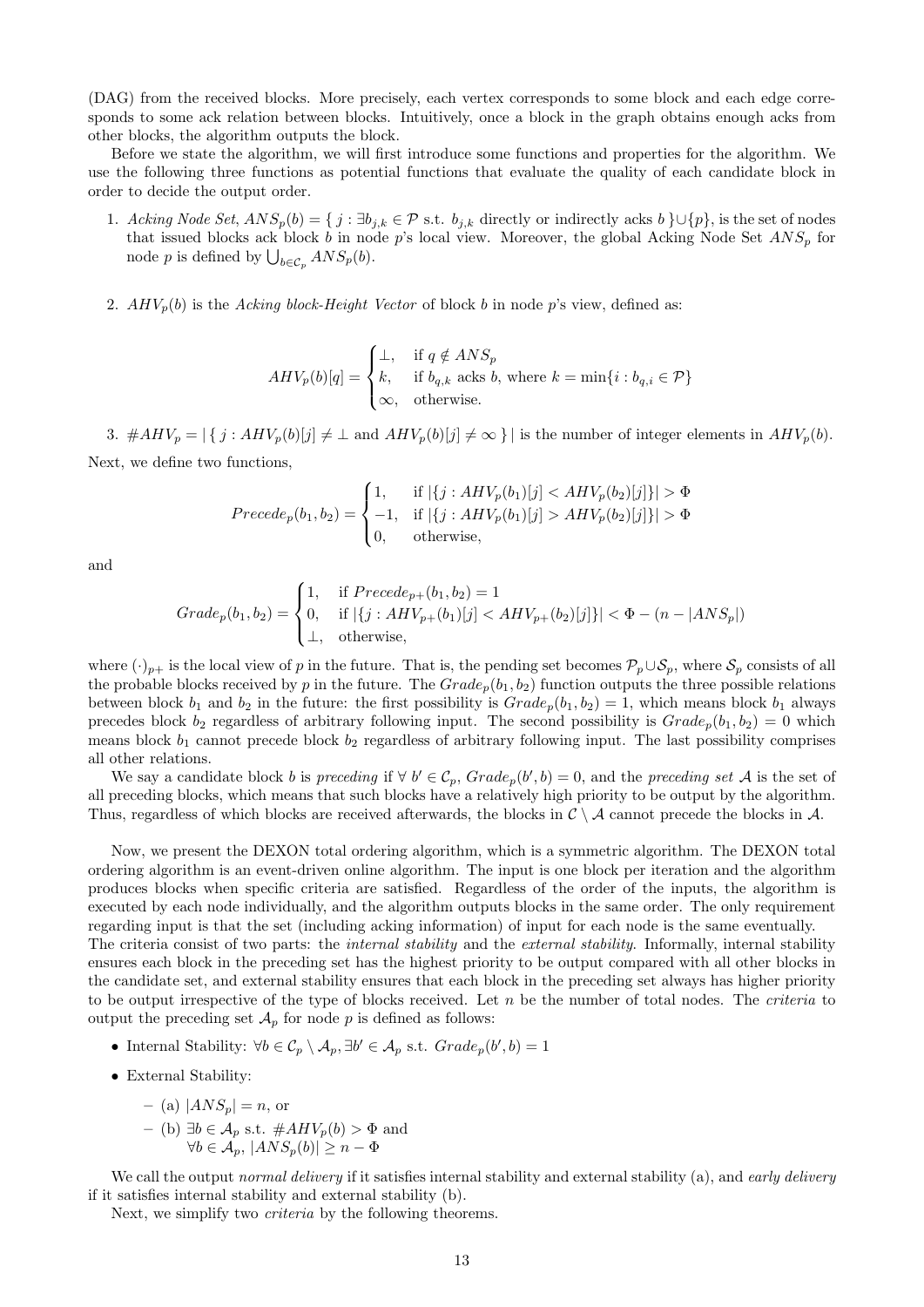Theorem 4.1 (Simplifying Criterion for normal delivery). External Stability (a) implies Internal Stability. That is, if  $|ANS_p| = n$ , then,  $\forall b \in C_p \setminus A_p$ ,  $\exists b' \in A_p$  s.t.  $Grade_p(b', b) = 1$ .

*Proof.* First, we prove  $\mathcal{A}_p \neq \emptyset$  by contradiction. Assume  $\mathcal{A}_p = \emptyset$ . By the definition of a preceding set,  $\forall b \in \mathcal{A}_p$  $\mathcal{C}_p, \exists b' \in \mathcal{C}_p \text{ s.t. } Precede_p(b', b) = 1.$  However, by the definition of  $Precede_p \text{ function}, b' \in \mathcal{A}_p$ , contradiction. Second, assume  $\exists b' \in C_p \setminus A_p, \forall b \in A_p \text{ s.t. } Precede(b, b') \neq 1$ . Case 1:  $\forall b'' \in C_p \setminus A_p$ ,  $Precede(b'', b') \neq 1$ , then  $b' \in \mathcal{A}_p$ , contradiction. Case 2:  $\exists b'' \in \mathcal{C}_p \setminus \mathcal{A}_p$ ,  $Precede(b'', b') = 1$ , then  $b'' \in \mathcal{A}_p$ , contradiction. Third, if  $\mathcal{A}_p = \mathcal{C}_p$ , it is easy to check the correctness for the theorem.  $\Box$ 

**Theorem 4.2** (Simplifying Criterion for early delivery). If both internal stability and  $C_p \setminus A_p \neq \emptyset$  hold, then, external stability (b) also holds.

*Proof.* It is easy to prove  $A \neq \emptyset$ . Let  $b' \in A$  be the block that precedes a block, then  $\#AHV_p(b') > \Phi$ holds. Next, assume  $\exists b \in A$  s.t.  $|ANS_p(b)| < n - \Phi$ . Then,  $\#AHV_p(b) < n - \Phi$  holds.  $|\{j|AHV_p(b')[j] <$  $AHV_p(b)[j]\}\geq \Phi-(n-\Phi)=2\Phi-n$  and for the case  $|ANS_p|\geq \Phi$ . When the blocks issued by all nodes have been received,  $|\{j|AHV_p(b)[j] \le AHV_p(b)[j]\}|$  can reach more than  $(2\Phi - n) + (n - \Phi) = \Phi$ . This means b is preceded by b'. Thus,  $b \notin \mathcal{A}$ , contradiction. Therefore,  $\forall b \in \mathcal{A}$  s.t.  $|ANS_p(b)| \geq n - \Phi$ .  $\Box$ 

Hence, the criteria are simplified into the following conditions:

- Normal Delivery:  $|ANS_n| = n$
- Early Delivery:  $\forall b \in C_p \setminus A_p, \exists b' \in A_p \text{ s.t. } Grade_p(b', b) = 1 \text{ and } C_p \setminus A_p \neq \emptyset$

<span id="page-13-0"></span>Procedure DEXON\_Total\_Ordering for node p **Input** : a block  $b_{q,i}$  from node q and its acking information per iteration Output: ordered block series when receiving a block  $b_{q,i}$ , if  $b_{q,i}$  only acks the blocks that have been output, then  $\mathcal{C}_p = \mathcal{C}_p \cup \{b_{q,i}\}\$ foreach  $r \in ANS_p$  do  $\left| \quad AHV_p(b_{q,i})[r] = \infty \right|$ if  $q \notin ANS_p$ , then foreach  $b \in \mathcal{C}_p$  do if b is directly or indirectly acked by  $b_{q,i}$ , then  $AHV_p(b)[q] = i,$  $ANS_p(b) = ANS_p(b) \cup \{q\}$ else  $\left| \quad AHV_p(b)[q] = \infty \right|$ end; when  $criterion_p$  holds, output  $\mathcal{A}_p$  in the lexicographical order of the hash value of each block //update  $\mathcal{A}_p$  and  $\mathcal{C}_p$  $\mathcal{C}_p = \mathcal{C}_p \setminus \mathcal{A}$  $\mathcal{A}_p \leftarrow \emptyset$ for each  $b \in \mathcal{P}_p$  only acks the blocks that have been output do  $\left\{\begin{array}{c} \mathcal{C}_p = \mathcal{C}_p \cup \{b\} \end{array}\right\}$ foreach  $b\in\mathcal{C}_p$  do compute  $AHV_q(b), ANS_q(b)$ foreach  $b \in \mathcal{C}_p$  do if b is preceding, then  $\mathcal{A}_p = \mathcal{A}_p \cup \{b\}$ end;

#### Algorithm 2: DEXON Total Ordering Algorithm

The DEXON total ordering algorithm is listed as Algorithm [2.](#page-13-0) There are two events that must be considered: one is a block received and the other is that some criteria are satisfied. When a block  $b_{q,i}$  is received, the algorithm updates its potential function of candidate blocks according to the ack information from  $b_{q,i}$ . If  $b_{q,i}$ only acks the blocks that have been output, it is a candidate block. Then, the algorithm updates  $AHV_p(b_{q,i})$ according to  $ANS_p$ . Otherwise,  $b_{q,i}$  is not a candidate. If node q has never been in node p's view, each candidate block updates its potential function. If node q has been in node p's view, there must exist a  $j < i$  s.t.  $b_{q,j} \in \mathcal{P}$ . Thus, both potential functions  $AHV_p$ ,  $ANS_p$  for all candidate blocks would not change and the algorithm would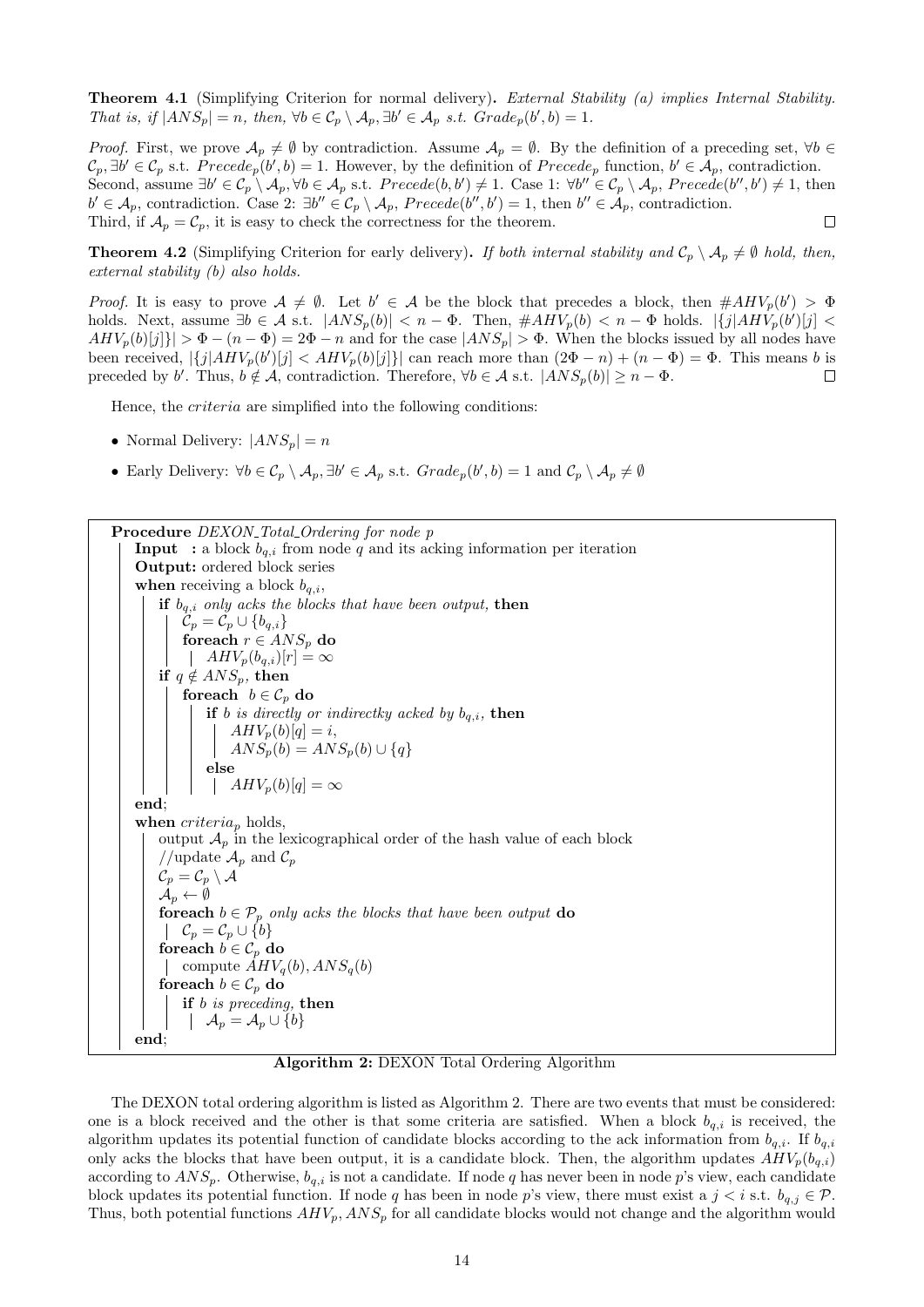do nothing. When the second event occurs, this means that the potential functions of the preceding candidate blocks are adequate and the preceding candidate can be output. After the algorithm outputs, it continues to collect the next candidate blocks and to update their potential functions.



Figure 3: Example of the DEXON total ordering algorithm: if this is in node C's local view,  $C =$  ${b_{A,1}, b_{B,3}, b_{E,0}}, \mathcal{A} = {b_{A,1}, b_{B,3}, b_{E,0}}, AHV_C(b_{A,1}) = (1, \infty, \infty, \infty, \infty, \perp), AHV_C(b_{B,3}) = (\infty, 3, \infty, \infty, \infty, \perp),$  $AHV_C(b_{E,0}) = (\infty, \infty, 2, 1, 0, \perp), \#AHV_C(b_{A,1}) = 1, \#AHV_C(b_{B,3}) = 1, \#AHV_C(b_{E,0}) = 3, \ ANS_C(b_{A,1}) = 1, \#AHV_C(b_{E,2}) = 3, \ AMS_C(b_{A,3}) = 1, \#AHV_C(b_{E,4}) = 1, \#AHV_C(b_{E,5}) = 1, \#AHV_C(b_{E,6}) = 1, \#AHV_C(b_{E,7}) = 1, \#AHV_C(b_{E,8}) = 1, \#AHV_C(b_{E,9}) = 1, \#AHV_C(b_{E,1})$  ${A}, ANS_C(b_{B,3}) = {A, B, D}, ANS_C(b_{E,0}) = {A, B, C, D, E}$ 

### <span id="page-14-0"></span>4.2.1 Correctness and Liveness

<span id="page-14-1"></span>**Lemma 4.3** (Consistency of AHV). The first time the criterion holds for node p, q,  $AHV_p(b)$  and  $AHV_q(b)$ are consistent for any block  $b \in C_p \cap C_q$ . That is, for each node r, if  $AHV_p(b)[r] \neq \bot$  and  $AHV_q(b)[r] \neq \bot$ , then  $AHV_p(b)[r] = AHV_q(b)[r].$ 

*Proof.* Let  $r \in \mathcal{N}$  satisfy  $AHV_p(b)[r] \neq \perp$  and  $AHV_q(b)[r] \neq \perp$ . Consider that if both functions  $AHV_p(b)[r] =$  $AHV_p(b)[r] = \infty$  hold, then this lemma is correct. Without loss of generality, assume  $AHV_p(b)[r] = k$ ,  $AHV_q(b)[r] = k'$  or  $\infty$ , for some integer  $k' \neq k$ , because node  $r \in \mathcal{N}_q$ . Case 1:  $AHV_q(b)[r] = \infty$ , let i be the minimum number s.t.  $b_{r,i} \in \mathcal{P}_q$ . If  $i < k$ ,  $\overrightarrow{AHV_p(b)}[r] < k$ , which leads to a contradiction. If  $i > k$ ,  $b_{r,k}$  must be in  $\mathcal{P}_q$ . By the causality of blocks in the blocklattice, i must be equivalent to k, which leads to a contradiction. Case 2:  $AHV_q(b)[r] = k'$ , the argument is similar to case 1, thus, by the causality of blocks in the blocklattice,  $k' = k$ , which leads to a contradiction.  $\Box$ 

<span id="page-14-3"></span>**Lemma 4.4** (Consistency of Grade). The first time the criterion holds for node p, q,  $Grade_p(b_1, b_2)$  and  $Grade_{q}(b_1, b_2)$  are consistent for any two blocks  $b_1, b_2 \in C_p \cap C_q$ . That is,  $Grade_{p}(b_1, b_2) = Grade_{q}(b_1, b_2)$ .

*Proof.* Because both of the local views of nodes  $p$  and  $q$  are partial DAGs, they will be the same eventually. By Lemma [4.3,](#page-14-1) the output of function  $AHV(b)$  of node p and q are consistent for every block  $b \in C_p \cap C_q$ . Thus,  $Grade_n(b_1, b_2) = Grade_n(b_1, b_2).$ П

<span id="page-14-2"></span>**Lemma 4.5** (Arrival of the Preceding set). When the first time the criterion holds for node p, q, then  $A_p \subset C_q$ and  $A_q \subset \mathcal{C}_p$  holds.

*Proof.* We have three cases: first, node  $p, q$  are normal delivery; second, one node is normal delivery and the other is early delivery; third, both are early delivery. Case 1: we have  $|ANS_p| = n$ , so  $\mathcal{A}_q \subset \mathcal{C}_q \subset \mathcal{C}_p$  and  $|ANS_q| = n$ . Consequently,  $\mathcal{A}_p \subset \mathcal{C}_p \subset \mathcal{C}_q$ . The lemma holds in this case.

Case 2: Without loss of generality, we assume  $|ANS_q| = n$  and early deliver happened in node p. First,  $\mathcal{A}_p \subset \mathcal{C}_p \subset \mathcal{C}_q$  because  $|ANS_q| = n$ . Second, we prove  $\mathcal{A}_q \subset \mathcal{A}_p$  by contradiction. Assume there exists a block  $b \in \mathcal{A}_q \setminus \mathcal{A}_p$ . By the definition of the preceding set,  $\exists b' \in \mathcal{A}_p$ , s.t.  $Precede_p(b', b) = 1$ . However, because  $b \in \mathcal{A}_q, \forall b'' \in \mathcal{A}_q$ , Precede<sub>q</sub>(b'', b) = 0. By the Lemma [4.3,](#page-14-1)  $b' \in \mathcal{C}_q$  is also present in the preceding set, and Precede<sub>q</sub>(b', b) = 1, which leads to a contradiction. This means  $A_q \subset A_p \subset C_p$ .

Case 3:  $\forall b \in A_p$ , let  $b' \in A_q$  be the block with  $\#AHV_q(b') > \Phi$ . Because  $|ANS_q(b')| > \Phi$  and  $|ANS_p(b)| \ge$  $n-\Phi$ , there must exist a node  $r \in ANS_p(b) \cap ANS_q(b')$  by the pigeonhole principle. Thus, b and b' are received if the blocks issued by r are received; this means  $b \in C_q$ . Furthermore,  $\mathcal{A}_q \subset \mathcal{C}_p$  holds as well.  $\Box$ 

**Theorem 4.6** (General Correctness for total ordering). Let  $\mathcal{A}_p^i$ ,  $\mathcal{A}_q^i$  be the *i*-th set output by node p, q, then  $\mathcal{A}_p^i = \mathcal{A}_q^i$  holds.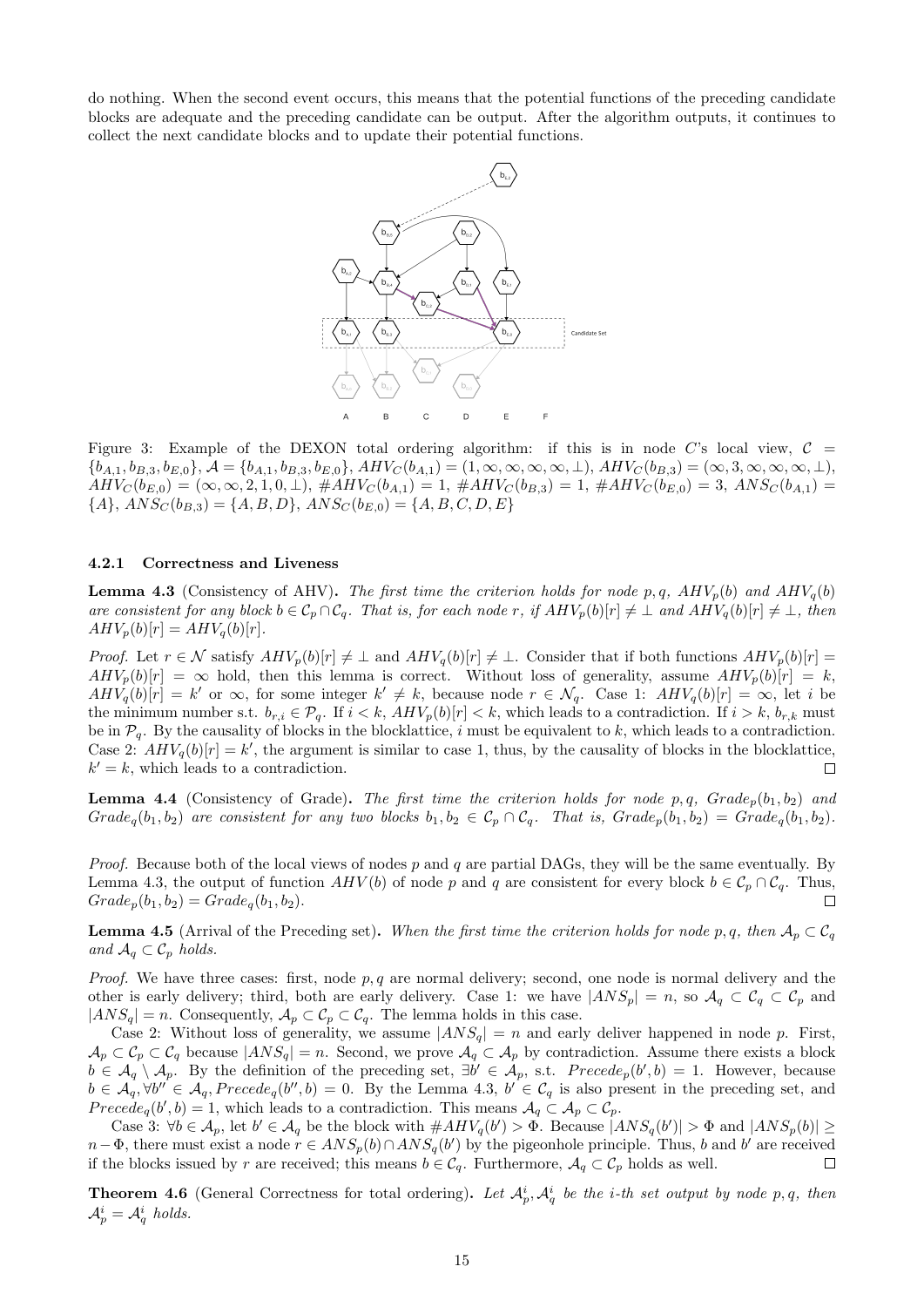*Proof.* We use inductive assumption to prove this theorem. For  $i = 1$  (the first time the criterion holds), for node p, q, we prove that  $\mathcal{A}_p^i = \mathcal{A}_q^i$ : we prove this by contradiction. Assume  $\mathcal{A}_p \neq \mathcal{A}_q$ . Without loss of generality, there exists a block  $b \in \mathcal{A}_p \setminus \mathcal{A}_q$ . By Lemma [4.5,](#page-14-2) we have  $\mathcal{A}_p \subset \mathcal{C}_q$  which implies  $b \in \mathcal{C}_q \setminus \mathcal{A}_q$ . Let  $b' \in \mathcal{A}_q \subset \mathcal{C}_q$ be the block s.t.  $Grade_q(b', b) = 1$ . This implies  $ANS_q(b') > \emptyset$ . Consider two cases: either normal delivery or early delivery happened on node p. Case 1: (normal delivery)  $|ANS_p| = n$  means  $b' \in C_p$ . By Lemma [4.4,](#page-14-3)  $Grade_p(b', b) \neq 1$ , contradiction because of  $b \in A_p$  in our assumption. Case 2: (early delivery) We have  $|ANS_p(b)| \geq n-\emptyset$  because  $b \in A_p$ . By the pigeonhole principle, there exists some node  $r \in ANS_p(b) \cap ANS_q(b')$ . When the blocks issued by the node r in both local views of nodes p and q are received, it proves  $b \in C_q$ , but  $b \notin A_{q}$ , contradiction. Thus, the  $i = 1$  case holds. For  $i + 1$  case, once the output set is the same, the sub-DAG is eventually consistent in every node's local view. Therefore, it follows the statement of Lemmas [4.3,](#page-14-1) [4.4,](#page-14-3) and [4.5](#page-14-2) and the case of  $i = 1$ . This completes the proof.  $\Box$ 

**Lemma 4.7.** Let p be a correct node and  $\Delta_{BA}$  be the upperbound of processing time of BA, then the following statements are correct:

- 1. If b is received by p at time T, then either b has been output or  $|ANS_p(b)| = |N_p \n\setminus \mathcal{F}_p|$  holds at time  $T + \Delta_{BA} + \lambda.$
- <span id="page-15-1"></span>2. If  $b \in \mathcal{P}$  and  $|ANS_p(b)| \geq |\mathcal{N}_p \backslash \mathcal{F}_p|$  holds at time T, then the criterion holds during time T and  $T + \Delta_{BA} + \lambda$ .

*Proof.* For the first statement, suppose b is not output and  $|ANS_p(b)| \neq |N_p \setminus \mathcal{F}_p|$ . We assume that each correct node receives a block within  $\Delta_{BA} + \lambda$  after it is issued and all correct nodes will ack it or ack the following blocks issued by that node. Thus,  $|ANS_p(b)| \geq |N_p \setminus \mathcal{F}_p|$ . For the second statement, we have  $|ANS_p| \ge |ANS_p(b)| \ge |\mathcal{N}_p \setminus \mathcal{F}_p|$  and any Byzantine node must issue a block during time T and  $T + \Delta_{BA} + \lambda$ . Thus,  $|ANS_p| = |\mathcal{N}_p|$  holds, and the criterion must hold by Theorem [4.1.](#page-12-0)  $\Box$ 

<span id="page-15-2"></span>**Lemma 4.8.** If  $\mathcal{C}_p \neq \emptyset$  and the criterion holds, then  $\mathcal{A}_p \neq \emptyset$  for any node p.

*Proof.* Because  $C_p \neq \emptyset$  and the criterion holds, internal stability implies there exists at least one element in  $A_p$ that precedes the element in  $\mathcal{C}_p$ . Thus,  $\mathcal{A}_p \neq \emptyset$  holds. П

**Theorem 4.9** (Liveness for total ordering). Let p be a correct node and  $\Delta_{BA} + \lambda$  be the upperbound of processing time of BA. For any time interval  $\Delta_o \geq 2\Delta_{BA} + \lambda$  the criterion holds and the set of output is non-empty in the interval  $\Delta_{\alpha}$ .

*Proof.* We first prove that if a block b is received by p at time T, the criterion holds and the set of output is non-empty before  $T + 2\Delta_{BA} + \lambda$ : by Lemma [4.7,](#page-15-1) the criterion will hold before  $T + 2\Delta_{BA} + \lambda$ . By Lemma [4.8,](#page-15-2) the output set is not empty. Because each chain has liveness, the theorem is proved.

Theorem 4.10 (Validity of liveness for total ordering). For each input of a valid block b, the total ordering algorithm will output b eventually.

 $\Box$ 

*Proof.* Assume there exists a valid block b in  $p$ 's local view s.t. it is not output by the DEXON total ordering algorithm. Let the set of blocks that acks b be the set  $\Gamma$  and let the set  $\Lambda$  be the set of nodes that issued blocks in Γ. Because b is not output, no block in Γ will be a candidate block at any time. Thus, only the elements in set  $\Gamma'$  or  $\Gamma_s$  could be output, where  $\Gamma'$  is the set of blocks issued by the node in  $\mathcal{N} \setminus \Lambda$  and  $Γ_s$  is the set of blocks whose heights are lower than those of the blocks in Γ for each node in Λ. That is,  $\Gamma_s = \{b_{q,j} : j < j', \text{where } b_{q,j'} \in \Gamma \text{ and } q \in \Lambda \}.$  If the algorithm produces output many times, we can discover a set of blocks  $B \in \Gamma'$  that are acked by some blocks whose heights are higher than those of the blocks in Γ for some node in Λ. Thus, we have  $#AHV_p(b') < f_{max}$ , for all  $b' ∈ B$ . Now, consider two cases: the first case is  $\#AHV(b) > \Phi$ , then  $b \in \mathcal{A}$ . The second case is  $\#AHV_p(b) \leq \Phi$ , but  $|ANS_p| > 2f_{max}$  and  $\#AHV_p(b') < f_{max} < \Phi$ . Thus, either b or some blocks in  $\Gamma_s$  will be in A. Because  $\Gamma_s$  is a finite set, the algorithm will eventually output block b.  $\Box$ 

#### <span id="page-15-0"></span>4.2.2 Complexity

In this section, we analyze the complexity of our total ordering algorithm. First, we describe the data structure we used: we store both  $AHV'$  and  $ANS$  vectors for each block in the pending set, and  $AHV_p'(b)$  is defined as

$$
\begin{cases} \bot, & \text{if } q \notin ANS_p, \\ k, & \text{where } k \text{ is the minimum number s.t. } b_{q,k} \text{ acts } b, \\ \infty, & \text{otherwise.} \end{cases}
$$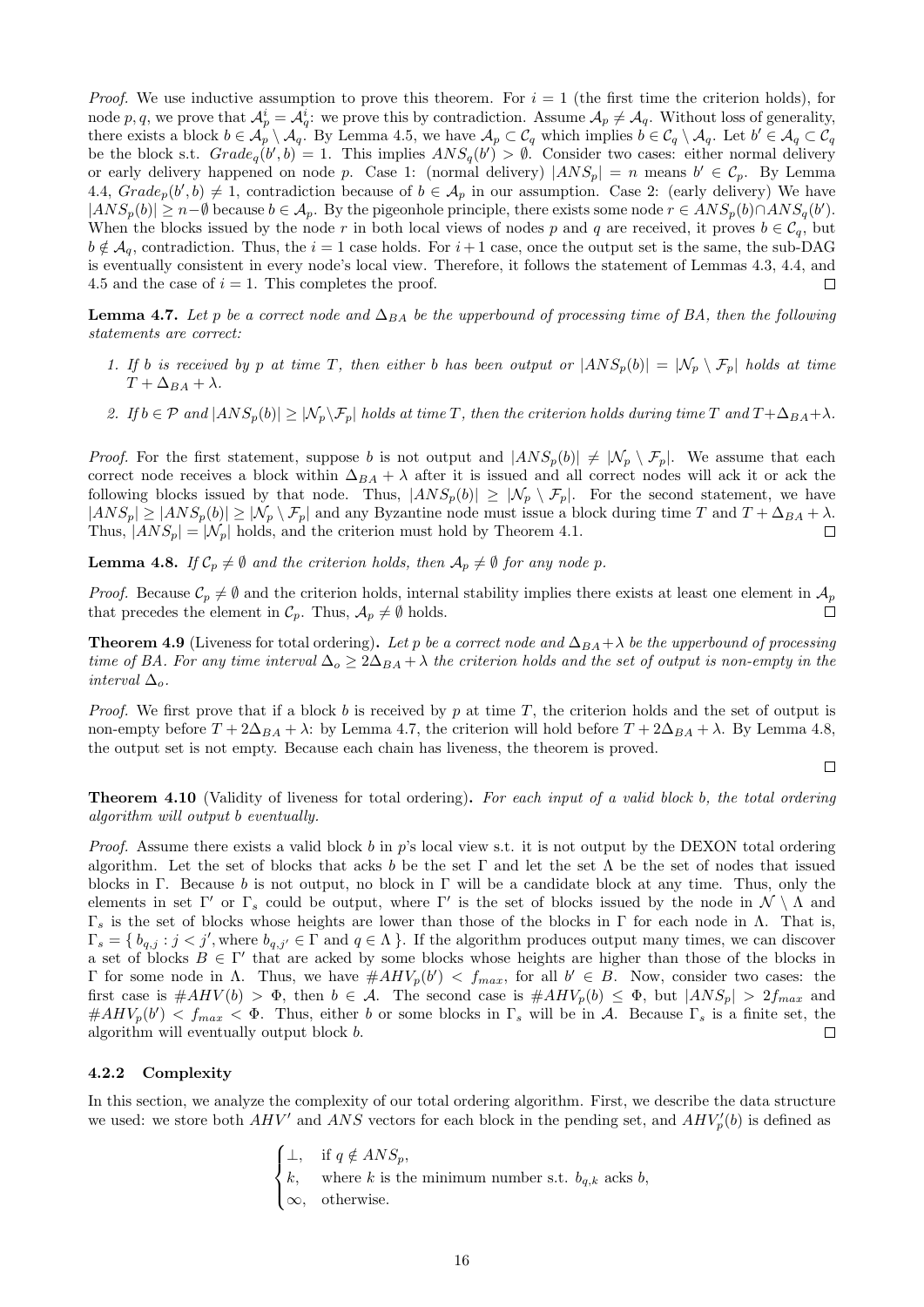We also store a global vector  $GAHV_p$ , which is the minimum height of blocks issued by each node in p's local view. Thus, the  $AHV_p(b)[j]$  can be computed from  $GAHV_p[j]$  and  $AHV'_p(b)[j]$  in  $\mathcal{O}(1)$ .

Second, we start to analyze the algorithm: when a block is received, if it is a candidate block, the algorithm updates the AHV vectors for the all blocks in the candidate set. This costs  $\mathcal{O}(n)$  time. Because no block acks it, only the criterion  $|ANS_p| = n$  must be determined. Otherwise, some block indirectly or directly acks candidate blocks in the  $DAG_p$ ; thus, both  $AHV'$  and  $ANS$  of all the blocks acked by the received block must be updated. This costs  $\mathcal{O}(n^2)$  time because the total number of blocks in  $DAG_p$  is  $\mathcal{O}(n^2)$  and the computation of updating for each block is  $\mathcal{O}(1)$ .

Third, to maintain the preceding set, a direct method to implement the algorithm is to compute all candidate blocks every time; this method is exactly the same as the pseudo code, but it costs  $\mathcal{O}(n^3)$  because  $|\mathcal{A}| \times |\mathcal{C} \setminus \mathcal{A}|$ blocks exist and for each iteration, the method requires  $\mathcal{O}(n)$  to compute  $\left|\{j|AHV_p(b)[j]\right|\leq AHV_p(b')[j]\}\right|$ . We use a lazy-computation to reduce the complexity because we can store the current value and update it lazily. Specifically, we use a matrix of  $(|A| + |\mathcal{C} \setminus A|)$  rows and  $|\mathcal{C} \setminus A|$  columns, consisting of elements of the form  $(i_1, i_2)$ , each of which is  $|\{j|AHV_p(b_{i_1})[j] < AHV_p(b_{i_2})[j]\}|$  for  $b_{i_1} \in \mathcal{A}$  if  $i_1 < |\mathcal{A}|$ ,  $b_{i_1} \in \mathcal{C} \setminus \mathcal{A}$  if  $i_1 \geq |\mathcal{A}|$ , and  $b_{i_2} \in \mathcal{C} \setminus \mathcal{A}$ . Thus, every time a block is received, the matrix updates the current relations of AHV functions between candidate blocks. The preceding set and  $criterion_p$  can both be determined by the matrix within  $\mathcal{O}(n^2)$  time. Several operations can be conducted on the matrix. One operation is updating the matrix when a block is received, all the elements in the matrix are updated and each update costs a constant operation time. If the elements in a row all have value less than  $\Phi - n + |ABS_p|$ , this means that the block corresponding to the row should be in the preceding set. Thus, the algorithm adds the block into the preceding set and updates the matrix. If there exists an elements in a row whose value is larger than  $\Phi$ , it means that there exists an element in the preceding set that precedes the block corresponding to the row. Therefore, the complexity of all aforementioned cases is bound by  $\mathcal{O}(n^2)$ .

Therefore, both time and space complexity of the total ordering algorithm is bound by  $\mathcal{O}(n^2)$ . Note that, no communication exists between any two nodes in this total ordering algorithm.

## <span id="page-16-0"></span>4.3 Timestamping Algorithm

In this section, we present the timestamp algorithm, which ensures that the timestamp is decided from consensus so that the Byzantine nodes cannot bias it. To compute the consensus timestamp for block  $b$ , the timestamping algorithm first constructs a vector, whose elements are the newest time of blocks from each chain before block b. Then, the median of the vector is the consensus timestamping of block b. The algorithm is shown in Algorithm [3,](#page-16-2) where b.Chain ID means b is generated from the chain ID and b.block timestamp is the block timestamp of b.

<span id="page-16-2"></span>Procedure Compute\_Timestamp **Input** : ordered chain  $Chain_{order} = \langle b_0, b_1, \dots \rangle$ **Output:** CompactionChain  ${b_i}$  with consensus timestamp for each block Let  $n$  be the number of chains and  $V$  is  $n$ -dimensional vector foreach ID of the chain do  $|V(ID] =$  time of genesis block.  $i = 0$ while  $i \leq height$  of ordered chain do  $V[Chain_{ordered}[i].Chain\_ID] = Chain_{ordered}[i].block\_timestamp$  $Chain_{ordered}[i].consensus\_timestamp = median(V)$  $i + +$ end

Algorithm 3: Compute Timestamp Algorithm

### <span id="page-16-1"></span>4.4 Consensus on the Blocklattice

Overview The DEXON consensus is the consensus of a blocklattice that consists of acking information and numerous single chains as presented in the design in Section [3.3.](#page-9-1) With the total ordering algorithm, the blocklattice is processed to a compaction chain by each node individually. The timestamping algorithm computes the consensus timestamp for each block in the compaction chain. The parameter in the system contains the number of chains,  $Φ$ , threshold κ for total ordering, and the network latency bound  $λ$ . We first explain how to add acking information into block information, and then present the mechanism of the consensus of blocklattice including adapting the total ordering and notarizing the blocks so that user can verify the validity of the blocks in the compaction chain. In the end of this section, we introduce the load balancer that allows each chain to gather the transactions that are not contained in the blocks of other chains.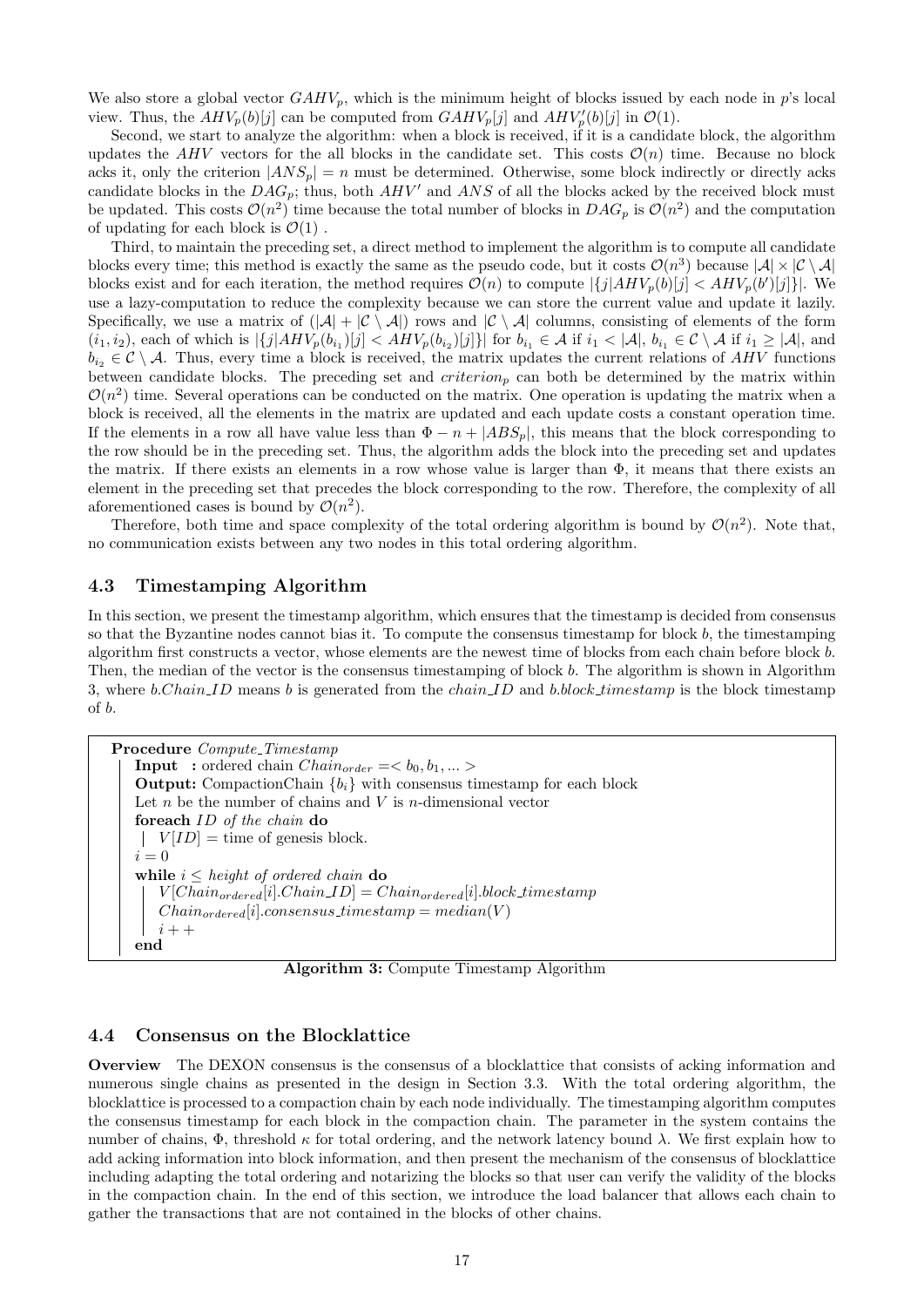<span id="page-17-0"></span>

Figure 4: Blocklattice

Block Information To form a blocklattice structure, each block must add additional acking information. When a user proposes a new block, the proposed block *acks* the latest notarized blocks of other chains it has received. This means it sees the blocks from other nodes and supports them. We say that a block acks another block if its ack field contains the acked block's information. An ack field has the following data structure:

| block_proposer_id | block proposer's ID                |  |  |
|-------------------|------------------------------------|--|--|
| acked_block_hash  | hash of the acked block            |  |  |
| block height      | height of the block, starting at 0 |  |  |

The DEXON blocklattice is formed by numerous single chains with acks between blocks. An example of a DEXON blocklattice data structure is illustrated in Figure [4.](#page-17-0)

Single Chain The protocol is described as Section [3.](#page-5-1) Note that these single chains can share the same CRS, so the system is only required to have one CRS set  $S_{CRS}$ .

Compacting into Total-Ordered Chain Each single chain generates its blocks individually and these generated blocks form a blocklattice. Then, each node executes the total ordering algorithm with the blocklattice as input, and the output of the total ordering algorithm is the compaction chain, which is compacted from the blocklattice. Then, the system applies the timestamping algorithm to compute the consensus time for each block in the compaction chain.

Notarizing the Blocks in the Compaction Chain Once a block is in the compaction chain, the height of the block in the compaction chain, the consensus timestamp, and the threshold signature are confirmed. These three items of information are recorded in one of the next blocks of the compaction chain. Thus, the validity of the block in the compaction chain can be verified by the following blocks which contains the notarizing information.

Load Balancer In DEXON, many single chains grow concurrently. This leads to a problem: some transactions (especially those with high transaction fees) may be packed into several single chains simultaneously. Note that this problem does not do harm to the correctness of DEXON. Suppose a transaction tx is notarized in two different single chains. Because all nodes can agree on the same compaction chain after the total ordering algorithm, the transaction in the block with a smaller block height in the compaction chain will be executed and the other will not be executed due to contradiction. However, this problem wastes the space utility of blocks.

To solve this problem, we introduce a constraint of packing transactions, which is called load balancer. Suppose the number of single chains is N. Let  $S_{\text{notary},j}$  be the notary set of the j-th single chain. The node can pack a transaction tx into its proposed block only if

### $Hash(tx) \mod N = j.$

With load balancer, each transaction is only allowed to be packed into one single chain and the problem is resolved.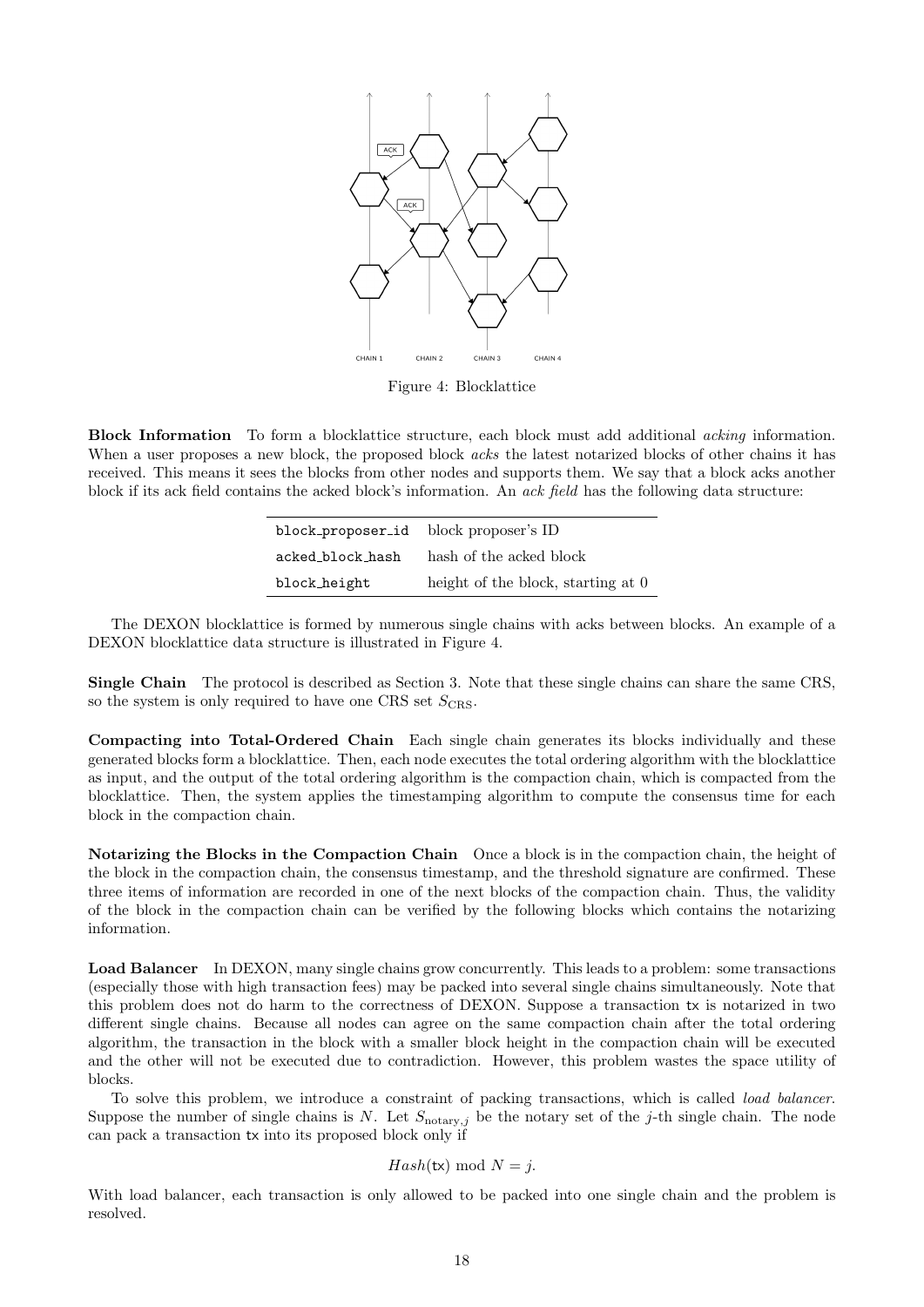## <span id="page-18-0"></span>4.5 Resistance Against Byzantine Nodes

We briefly discuss how robust DEXON is against different ratio of Byzantine nodes. As a general framework for combining many single chains, DEXON can resist against  $|(S_{\text{node}}|-1)/3|$  Byzantine nodes as long as the correctness and the liveness of all individual single chain holds. That is, given  $N$  single chains with agreement. DEXON can integrate these single chains into a globally-ordered chain with unbiased timestamp.

As for the single chain algorithm, in Section [3.2,](#page-6-0) we show that the agreement and the termination of our Byzantine agreement protocol holds if  $t \leq \lfloor (|S_{\text{notary}}| - 1)/3 \rfloor$ , where t is the number of Byzantine nodes in  $S_{\text{notary}}$ .

Thus, if we adopt our Byzantine agreement protocol as DEXON's underlining single chain algorithm, we need to guarantee that the number of Byzantine nodes in each notary set is smaller than  $\lfloor (|S_{\text{notary}}| - 1)/3 \rfloor$ . Let  $S_{\text{notary},i}$  be the notary set of *i*-th single chain and  $t_i$  is the number of Byzantine nodes in  $S_{\text{notary},i}$ . Because the notary set of each single chain is chosen independently, the probability that  $t_i \leq \lfloor (|S_{\text{notary},i}| - 1)/3 \rfloor$  for all  $i$  will follow hypergeometric distribution. Consequently, there is a trade-off between the size of notary set, the ratio of Byzantine nodes and the probability of failure. The following table illustrates that the lowest size of  $S_{\text{notary}}$  with different ratio of Byzantine nodes and different probability of failure given  $|S_{\text{node}}| = 10$ k and  $|S_{\text{node}}| = 100$ k.

|             | ratio of Byzantine nodes in $S_{\text{node}}$ |     |                          |      |  |  |
|-------------|-----------------------------------------------|-----|--------------------------|------|--|--|
| failure     | 1/4                                           | 1/5 | 1/4                      | 1/5  |  |  |
| probability | $S_{\text{node}} = 10k$                       |     | $S_{\text{node}} = 100k$ |      |  |  |
| $2 - 40$    | 1237                                          | 481 | 1402                     | 489  |  |  |
| $2^{-60}$   | 1789                                          | 724 | 2165                     | 774  |  |  |
| $2^{-80}$   | 2272                                          | 952 | 2900                     | 1054 |  |  |

Table 1: The lowest sizes of  $S_{\text{notary}}$  such that less than  $1/3$  members in  $S_{\text{notary}}$  are Byzantine nodes for  $|S_{\text{node}}|$ 10k and 100k under the ratio of Byzantine nodes 1/4 and 1/5 with different probability are illustrated. For example, if  $|S_{\text{node}}| = 10$ k and the number of Byzantine nodes is  $10000 \times 1/4 = 2500$ , the lowest size of  $S_{\text{notary}}$ is 1237 such that less than  $1/3$  members in  $S_{\text{notary}}$  are Byzantine nodes with probability of at least  $1 - 2^{-40}$ .

## <span id="page-18-1"></span>5 Extension of DEXON

## <span id="page-18-2"></span>5.1 Total Ordering as Sharding Framework

As mentioned before, compacting a blocklattice into a compaction chain by the total ordering algorithm is a generic method for any blockchain with single-chain structure. A real-time total ordering can support up to 90 nodes in our experiment on a laptop (this experiment does not involve parallelization). A further way to create more sharing chains is to shard many total orderings, and then, to sort the many compacted outputs by each total ordering algorithm according to the unbiased timestamp.

## <span id="page-18-3"></span>5.2 Configuration Change

One of the main features of our consensus is the support of configuration changes while the consensus is operating. For example, the parameters of the algorithm or the number of chains may be adjusted in order to reach higher efficiency or higher throughput. To change configuration, all nodes must initiate at the same state; otherwise, the system will be inconsistent. Fortunately, the output of total ordering is a sequence of sets and each node outputs the same set through either normal delivery or early delivery at the same height of the compaction chain. Moreover, each block in the compaction chain is marked by a consensus timestamp, which is close to real-world time. Thus, a way to change configuration is to change the system at the same height or at a specific consensus time (e.g. the first block after the specific consensus time).

Adding/Deleting Chain As previously mentioned, the consensus algorithm can change configuration by the state of total ordering. In this section, we demonstrate how to achieve configuration changes by the consensus in each single chain.

Given a specific time T, the block  $b_i$  after T is the first block after a configuration change in chain i. Let  $prev(b)$  be the parent block of b; let the blocks before the configuration change be in round  $r_1$ ; and let the blocks after the configuration change be in round  $r_2$ . That is, all blocks before  $prev(b_i)$  are in  $r_1$  and all blocks after  $b_i$  are in  $r_2$ . Now, we add a rule for acking: any block in round  $r_2$  can only ack the last block in round  $r_1$ or blocks in round  $r_2$ .